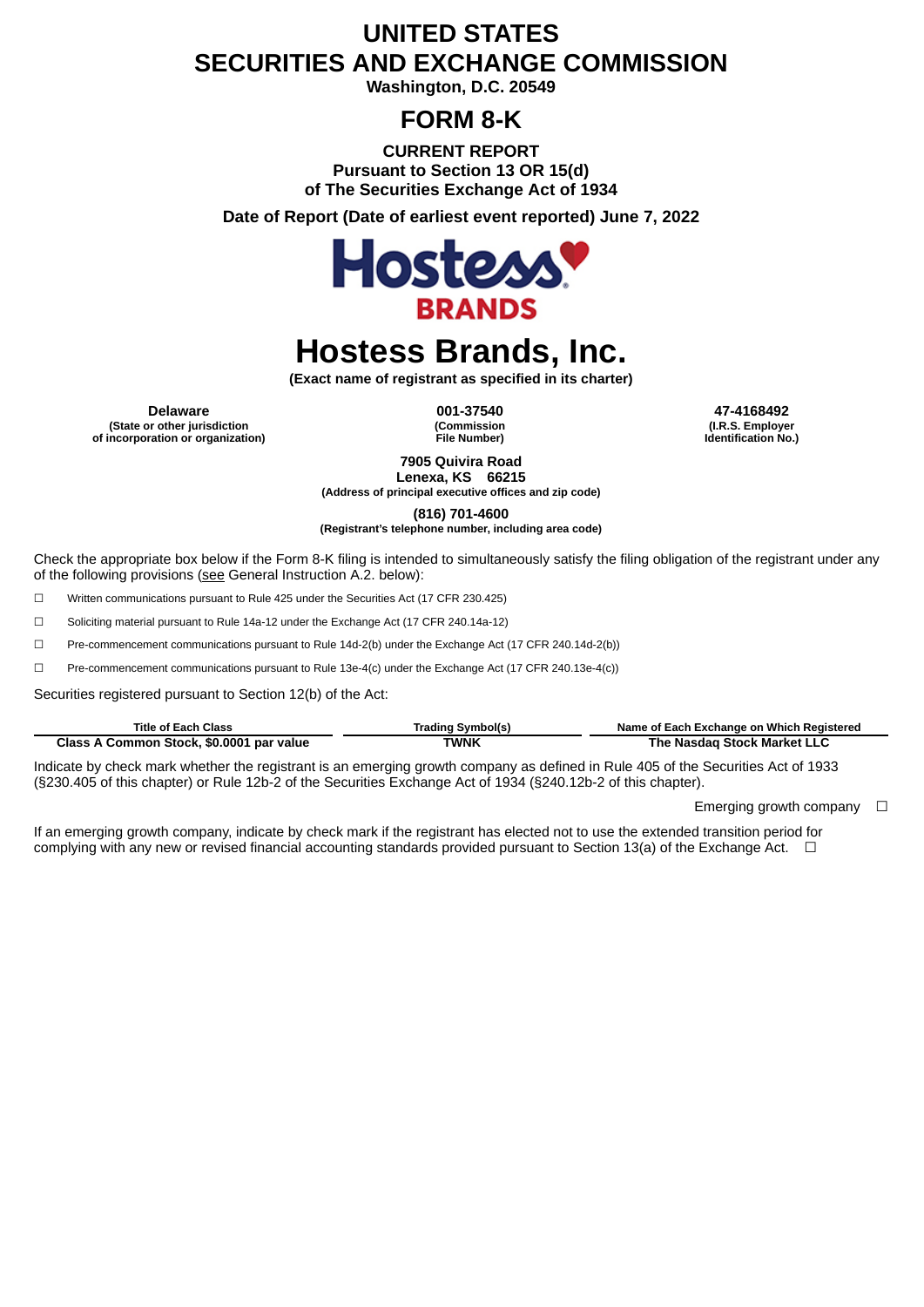# Item 5.02 Departure of Directors or Certain Officers; Election of Directors; Appointment of Certain Officers; Compensatory **Arrangements of Certain Officers.**

# *Approval of Amended and Restated Hostess Brands, Inc. 2016 Equity Incentive Plan*

As described in Item 5.07 of this Current Report on Form 8-K, on June 8, 2022, at its 2022 annual meeting of stockholders (the "Annual Meeting"), the stockholders of Hostess Brands, Inc. (the "Company") approved changes to the Hostess Brands, Inc. 2016 Equity Incentive Plan (the "2016 Equity Incentive Plan") pursuant to the Amended and Restated Hostess Brands, Inc. 2016 Equity Incentive Plan (the "Amended Incentive Plan"). The principal changes made by the Amended Incentive Plan are:

- increase the number of shares of Class A Common Stock, par value \$0.0001 per share (the "Shares") reserved for issuance to 8,137,836 Shares, which is equal to the sum of: (i) 1,293,810 Shares, which is the number of Shares that could have been issued under the 2016 Equity Incentive Plan as of March 31, 2022; (ii) 2,844,026, which is the number of Shares subject to outstanding awards under the 2016 Equity Plan as of March 31, 2022; and (iii) 4,000,000 additional Shares;
- remove certain provisions that were implemented to ensure the Company's ability to take maximum deductibility under a performance-based compensation exception to Section 162(m) of the Internal Revenue Code of 1986, as amended (the "Code"), that was repealed in connection with changes under the Tax Cuts and Jobs Act;
- maintain a limit on the number of Shares that may be subject to (i) stock options, (ii) stock appreciation rights, (iii) restricted stock awards, (iv) restricted stock units, or (v) other stock-based awards, in each case, granted to any participant in the Plan that is not a non-employee director in any year at 1,000,000 Shares, and for restricted stock awards, restricted stock units, or other stock-based awards, expanded the limitation so that applies to time-based awards in addition to the performance-based awards limitation that was included in the 2016 Equity Incentive Plan;
- remove the ability to grant dividends or dividend equivalent rights on Shares underlying stock options and share appreciation rights; and
- extend the term of the 2016 Equity Incentive Plan from July 26, 2026, to June 8, 2032.

For a further description of the terms and conditions of the Amended Incentive Plan, as approved by stockholders, see "Proposal 2: Amended and Restated Hostess Brands, Inc. 2016 Equity Incentive Plan" in the Company's Proxy Statement, as filed with the Securities and Exchange Commission on April 29, 2022 (the "Proxy Statement"), which description is incorporated herein by reference.

The foregoing description of the Amended Incentive Plan, including the description contained in the Proxy Statement, is qualified in its entirety by reference to the full text of the Amended Incentive Plan, a copy of which is filed herewith as Exhibit 10.1 to this Current Report on Form 8-K and incorporated herein by reference.

# *Approval of Hostess Brands, Inc. 2022 Employee Stock Purchase Plan*

As described in Item 5.07 of this Current Report on Form 8-K, on June 8, 2022, at the Annual Meeting, the stockholders of the Company approved the Hostess Brands, Inc. 2022 Employee Stock Purchase Plan (the "ESPP").

The ESPP is a broad-based plan intended to qualify as an employee stock purchase plan under Section 423 of the Code ("Section 423"). Favorable tax treatment is available for United States tax residents participating in a Section 423 plan. The ESPP also authorizes the grant of rights to purchase Shares that do not qualify under Section 423 pursuant to rules, procedures or sub-plans adopted by the plan administrator to achieve tax, securities law or other compliance objectives in particular locations outside of the United States. The ESPP provides employees with the right to purchase Shares through payroll deduction. A total of 3,000,000 Shares have been reserved for issuance under the ESPP.

For a further description of the terms and conditions of the ESPP, as approved by stockholder see "Proposal 3: Hostess Brands, Inc. 2022 Employee Stock Purchase Plan in the Company's Proxy Statement, which description is incorporated herein by reference.

The foregoing description of the ESPP, including the description contained in the Proxy Statement, is qualified in its entirety by reference to the full text of the ESPP, a copy of which is filed herewith as Exhibit 10.2 to this Current Report on Form 8-K and incorporated herein by reference.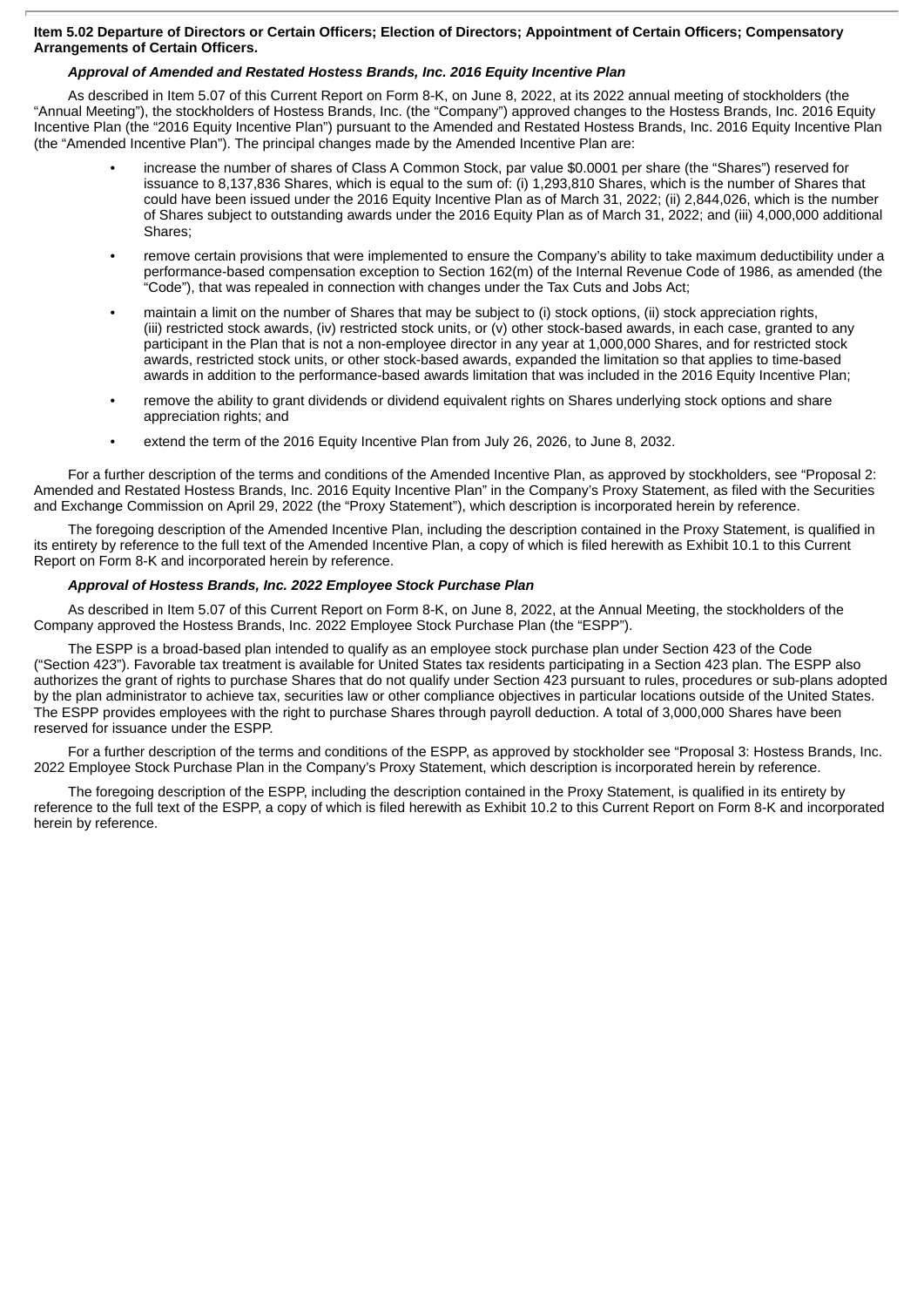# *Approval of One-time Payment*

On June 7, 2022, the Company's Talent & Compensation Committee approved a one-time payment of \$50,000 to Michael J. Gernigin, Senior Vice President and Chief Accounting Officer, in recognition of his service as Interim Chief Financial Officer from November 9, 2021 to May 11, 2022.

# **Item 5.07. Submission of Matters to a Vote of Security Holders.**

On June 8, 2022, the Company held its 2022 Annual Meeting of Stockholders. At the Annual Meeting, the Company's stockholders voted on five proposals and cast their votes as set forth below.

# **Proposal 1: Election of Directors**

The stockholders elected all of the nominees for election as directors to serve for a term that shall expire at the 2023 Annual Meeting of Stockholders. The results of the vote taken were as follows:

| <b>Nominee</b>     | For         | <b>Withheld</b> | <b>Broker Non-Vote</b> |
|--------------------|-------------|-----------------|------------------------|
| Jerry D. Kaminski  | 114,911,950 | 1,117,523       | 4,570,171              |
| Andrew P. Callahan | 115,176,209 | 853,264         | 4,570,171              |
| Olu Beck           | 113,807,931 | 2,221,542       | 4,570,171              |
| Laurence Bodner    | 114,435,040 | 1,594,433       | 4,570,171              |
| Gretchen R. Crist  | 114,324,033 | 1,705,440       | 4,570,171              |
| Rachel P. Cullen   | 114,855,317 | 1,174,156       | 4,570,171              |
| Hugh G. Dineen     | 112,913,774 | 3,115,699       | 4,570,171              |
| Ioannis Skoufalos  | 114,478,028 | 1,551,445       | 4,570,171              |
| Craig D. Steeneck  | 115,066,053 | 963,420         | 4,570,171              |

# **Proposal 2: Amended and Restated Hostess Brands, Inc. 2016 Equity Incentive Plan.**

The stockholders approved the Amended Incentive Plan. The results of the vote taken were as follows:

| ≂or         | Against   | Abstain | <b>Broker Non-Vote</b>                                 |
|-------------|-----------|---------|--------------------------------------------------------|
| 110,902,649 | 1.906.346 | 220.478 | $\rightarrow$ $\rightarrow$ $\rightarrow$<br>4.5/0.1/1 |

# **Proposal 3: Hostess Brands, Inc. 2022 Employee Stock Purchase Plan.**

The stockholders approved the ESPP. The results of the vote taken were as follows:

| For             | Against                  | <b>\bstair</b> | <b>Broker Non-Vote</b>                                                                        |
|-----------------|--------------------------|----------------|-----------------------------------------------------------------------------------------------|
| .749.792<br>115 | 12 997<br><b>116.991</b> | 166,684        | $\rightarrow$ $\rightarrow$ $\rightarrow$<br>$\overline{\phantom{a}}$<br>-<br>ᅮ,◡ , ◡ , ㅗ , ㅗ |

# **Proposal 4: Say-on-Pay**

The stockholders approved, on an advisory basis, the compensation paid to the Company's named executive officers for 2021. The results of the vote taken were as follows:

| <b>Non-Vote</b><br>$\sim$<br>−…<br>rokr<br>ы.<br>υ<br>-- |
|----------------------------------------------------------|
|----------------------------------------------------------|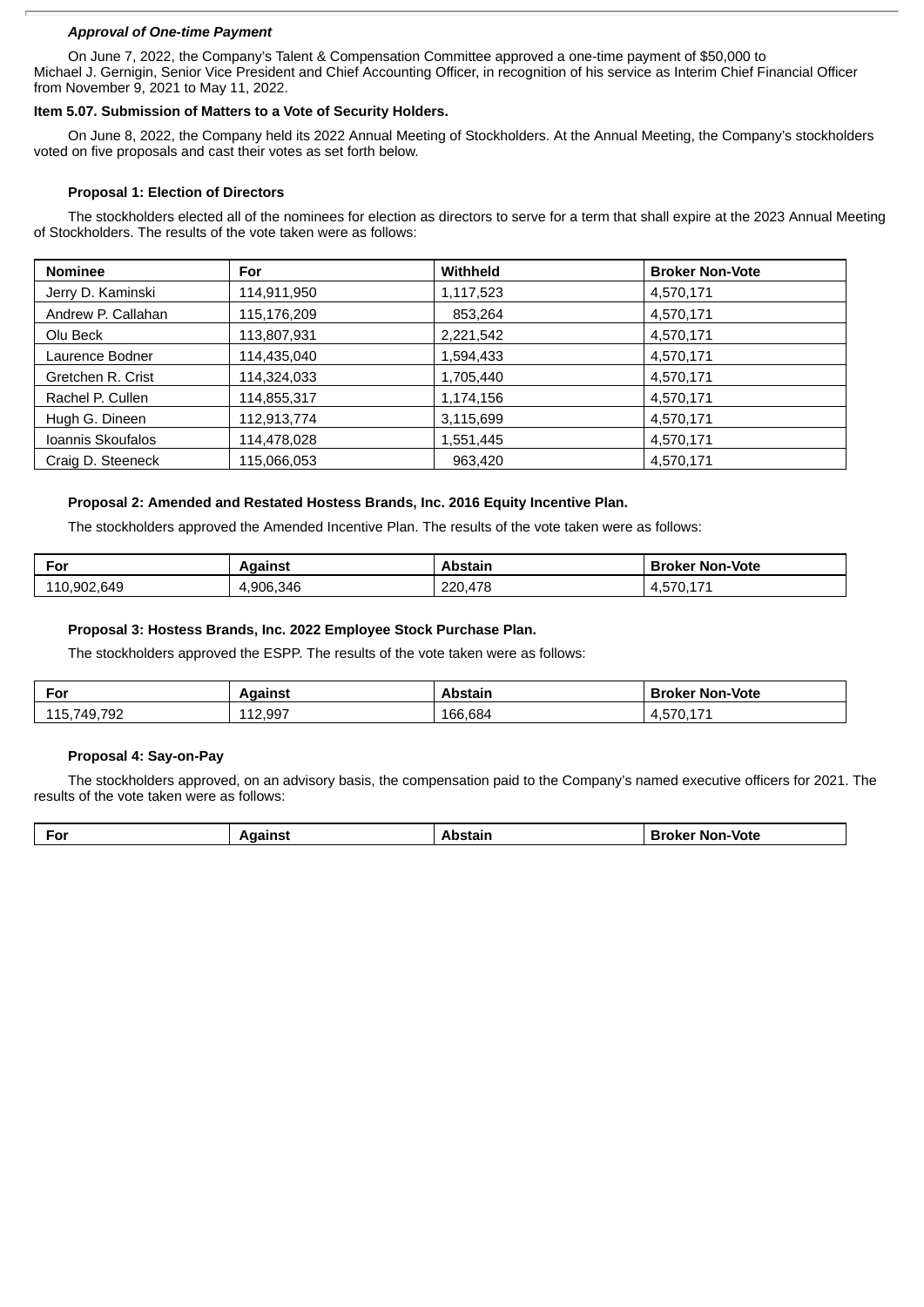| $ -$<br>109.<br>۵۶،<br>∽⊿<br>-- | <b>CA.</b><br>coo<br>$\sim$<br>אטר<br>. . | $\sim$<br>$-1$<br>-- |  |
|---------------------------------|-------------------------------------------|----------------------|--|
|---------------------------------|-------------------------------------------|----------------------|--|

# **Proposal 5: Ratification of Appointment of Independent Auditor**

The stockholders ratified the selection, by the Audit Committee of the Board, of KPMG LLP, an independent registered public accounting firm, as auditors of the Company for the fiscal year ending December 31, 2022. The results of the vote taken were as follows:

| For                     | Aɑaınst | Abstain | <b>Broker Non-Vote</b> |
|-------------------------|---------|---------|------------------------|
| $- - -$<br>118,67<br>76 | 725,664 | 196,204 | N/A                    |

# **Item 9.01. Financial Statements and Exhibits.**

(d) Exhibits

| Exhibit<br><b>Number</b> | Description                                                                   |
|--------------------------|-------------------------------------------------------------------------------|
| 10.1                     | Hostess Brands, Inc. Amended and Restated 2016 Equity Incentive Plan          |
| 10.2                     | Hostess Brands, Inc. 2022 Employee Stock Purchase Plan                        |
| 104                      | The cover page from this Current Report on Form 8-K, formatted in Inline XBRL |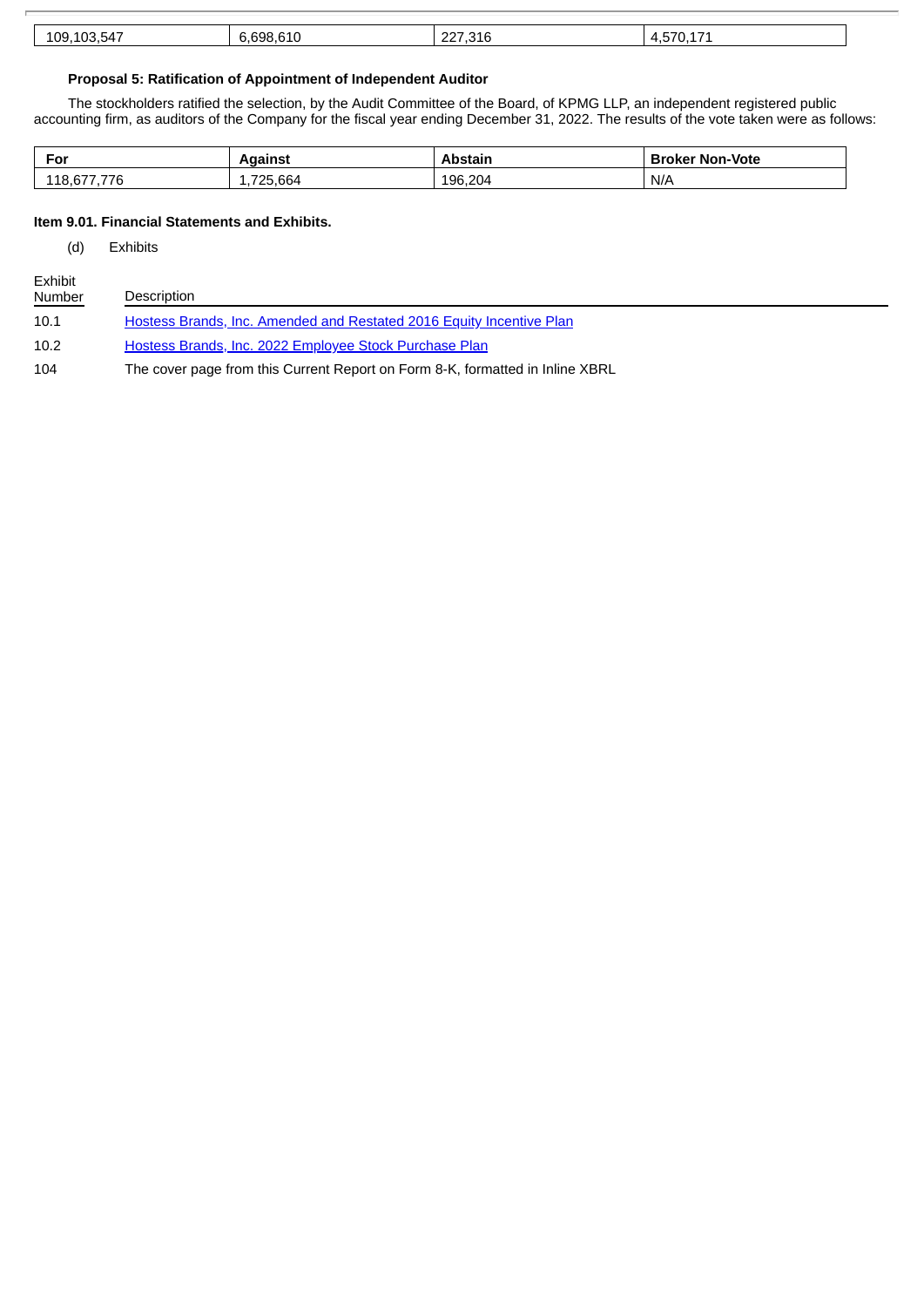**SIGNATURES**

Pursuant to the requirements of the Securities Exchange Act of 1934, the registrant has duly caused this report to be signed on its behalf by the undersigned hereunto duly authorized.

# **HOSTESS BRANDS, INC.**

Date: June 10, 2022 By: */s/ Jolyn J. Sebree*

Name: Jolyn J. Sebree Title: Senior Vice President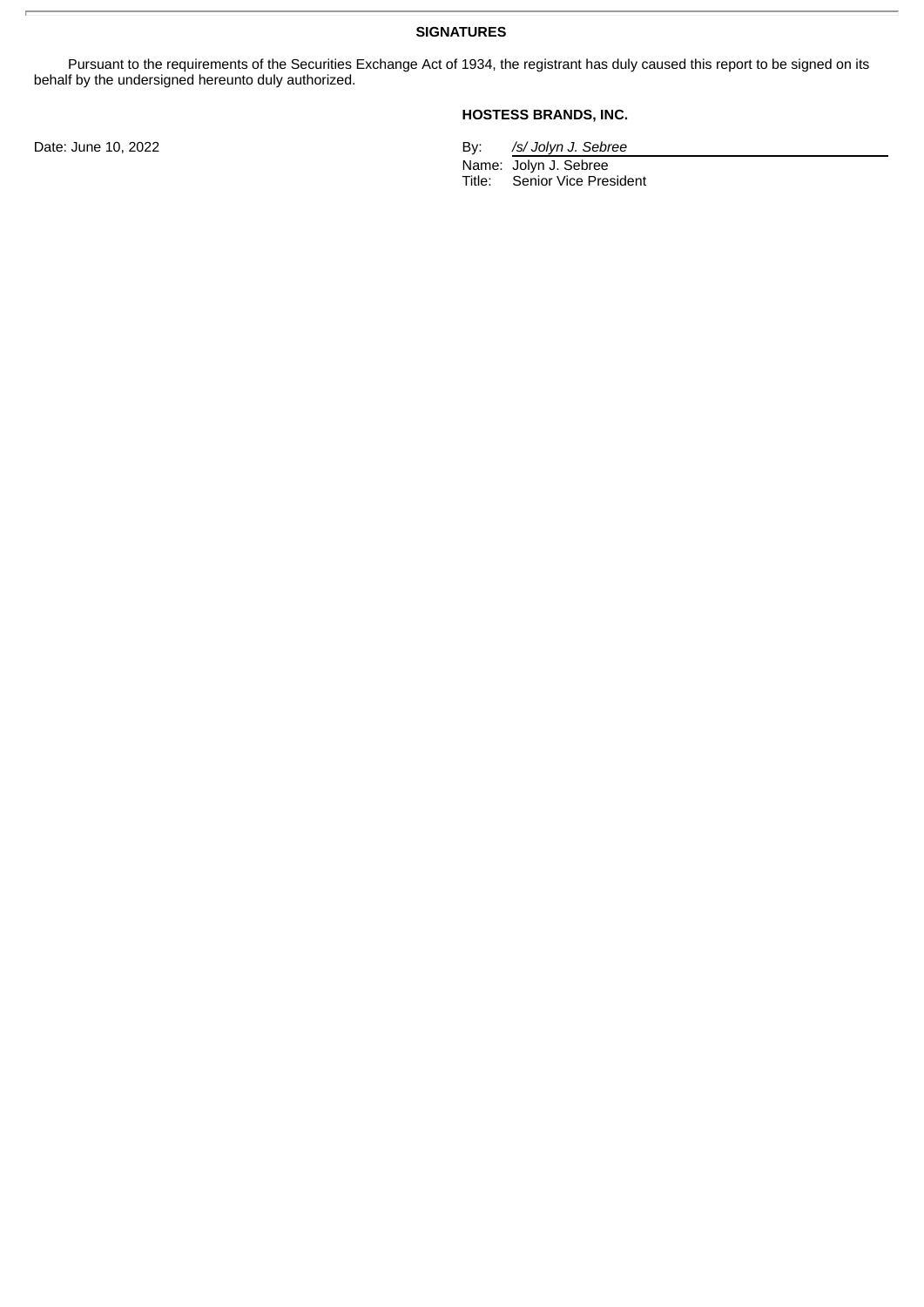# **AMENDED AND RESTATED HOSTESS BRANDS, INC. 2016 EQUITY INCENTIVE PLAN Effective as of June 8, 2022**

#### <span id="page-5-0"></span>1. Purpose.

The purpose of the Amended and Restated Hostess Brands, Inc. 2016 Equity Incentive Plan is to further align the interests of eligible participants with those of the Company's stockholders by providing long-term incentive compensation opportunities tied to the performance of the Company and its Common Stock. The Plan is intended to advance the interests of the Company and increase stockholder value by attracting, retaining and motivating key personnel upon whose judgment, initiative and effort the successful conduct of the Company's business is largely dependent.

The Plan first became effective as of July 26, 2016. This amended and restated Plan will be effective as of the Amendment Effective Date, subject to approval by the Company's stockholders. Changes made pursuant to this amendment and restatement shall only apply to Awards made after the Amendment Effective Date. Awards made prior to the Amendment Effective Date shall continue to be governed by the applicable Award Agreement and the terms of the Plan in effect prior to the Amendment Effective Date without giving effect to changes made pursuant to this amendment and restatement.

2. Definitions. Wherever the following capitalized terms are used in the Plan and/or an Award Agreement (as defined below), they shall have the meanings specified below:

"*Amendment Effective Date*" means June 8, 2022.

"*Award*" means an award of a Stock Option, Stock Appreciation Right, Restricted Stock Award, Restricted Stock Unit, Cash Performance Award or Other Stock-Based Award granted under the Plan.

"*Award Agreement*" means a notice or an agreement entered into between the Company and a Participant setting forth the terms and conditions of an Award granted to a Participant as provided in Section 15.2 hereof.

"*Beneficial Owner*" shall have the meaning ascribed to such term in Rule 13d-3 under the Exchange Act.

"*Board*" means the Board of Directors of the Company.

"*Cash Performance Award*" means an Award that is denominated by a cash amount to an Eligible Person under Section 10 hereof and payable based on or conditioned upon the attainment of pre-established business and/or individual Performance Goals over a specified performance period.

"*Cause*" shall have the meaning set forth in Section 13.2(b) hereof.

"*Change of Control*" shall have the meaning set forth in Section 12.2 hereof.

"*Code*" means the Internal Revenue Code of 1986, as amended.

"*Committee*" means (i) the Compensation Committee of the Board, (ii) such other committee of the Board appointed by the Board to administer the Plan or (iii) the Board, as determined by the Board.

"*Common Stock*" means the Company's Class A common stock, par value \$0.0001 per share.

"*Company*" means Hostess Brands, Inc., a Delaware corporation, or any successor thereto.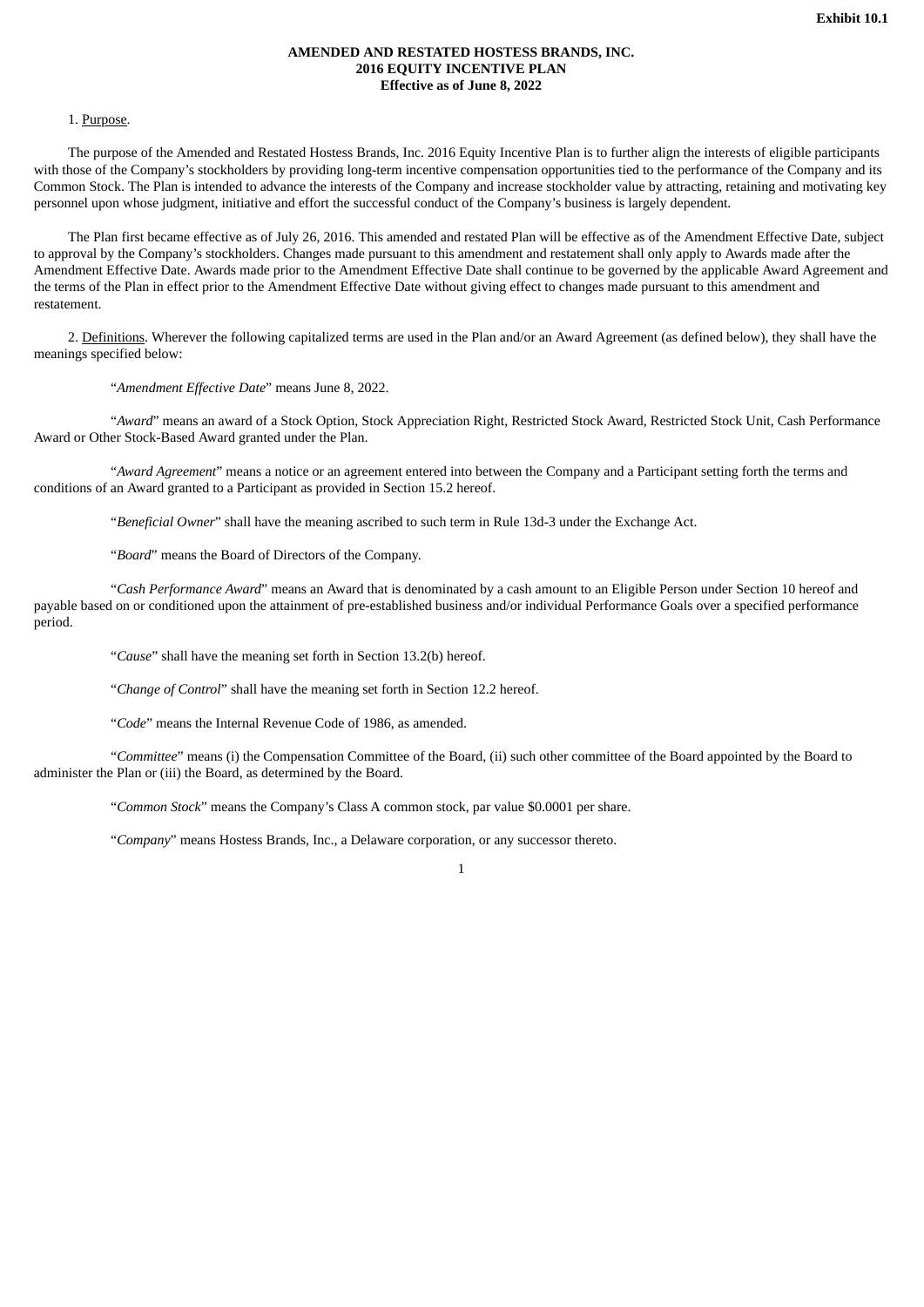"*Date of Grant*" means the date on which an Award under the Plan is granted by the Committee or such later date as the Committee may specify to be the effective date of an Award.

"*Disability*" shall mean, unless otherwise defined in an individual Award Agreement, the Participant has been unable to perform the essential duties, responsibilities and functions of Participant's position with the Company and its Subsidiaries by reason of any medically determinable physical or mental impairment for 180 days in any one-year period and has qualified to receive long-term disability payments under the Company's long-term disability policy, as may be in effect from time to time. Participant shall cooperate in all respects with the Company if a question arises as to whether Participant has become subject to a Disability (including, without limitation, submitting to reasonable examinations by one or more medical doctors and other health care specialists selected by the Company and authorizing such medical doctors and other health care specialists to discuss Participant's condition with the Company). Notwithstanding the foregoing, in the event that a Participant is party to an employment, consulting, severance or other service-related agreement with the Company or any of its affiliates and such agreement contains a definition of "Disability," the definition of "Disability" set forth above shall be deemed replaced and superseded, with respect to such Participant, by the definition of "Disability" used in such agreement.

"*Effective Date*" means July 26, 2016.

"*Eligible Person*" means any person who is an employee, Non-Employee Director, consultant or other personal service provider of the Company or any of its Subsidiaries.

"*Exchange Act*" means the Securities Exchange Act of 1934, as amended, and the rules and regulations promulgated thereunder, as the same may be amended from time to time.

"*Excluded Persons*" means each of Gores Sponsor LLC, AP Hostess Holdings, L.P., CDM Hostess Class C, LLC and Hostess DM Co-Invest, LLC and their respective affiliates.

"*Fair Market Value*" means, with respect to a share of Common Stock as of a given date of determination hereunder, the closing price as quoted on Nasdaq or on such other principal exchange or market on which the Common Stock is then traded, or if the Common Stock was not traded on such date, then the immediately preceding date on which sales of shares of Common Stock have been so quoted or reported shall be used. If there should not be a public market for the Common Stock on such date, "Fair Market Value" shall be such value as determined by the Board in its discretion and, to the extent necessary, shall be determined in a manner consistent with Section 409A of the Code and the regulations thereunder.

"*GAAP*" means United States generally accepted accounting principles.

"*Incentive Stock Option*" means a Stock Option granted under Section 6 hereof that is intended to meet the requirements of Section 422 of the Code and the regulations thereunder.

"*Incumbent Directors*" shall have the meaning set forth in Section 12.2(b) hereof.

"*Nasdaq*" means The Nasdaq Stock Market.

"*Non-Employee Director*" means a member of the Board who is not an employee of the Company or any of its Subsidiaries.

2

"*Nonqualified Stock Option*" means a Stock Option granted under Section 6 hereof that is not an Incentive Stock Option.

"*Other Stock-Based Awards*" shall have the meaning set forth in Section 11 hereof.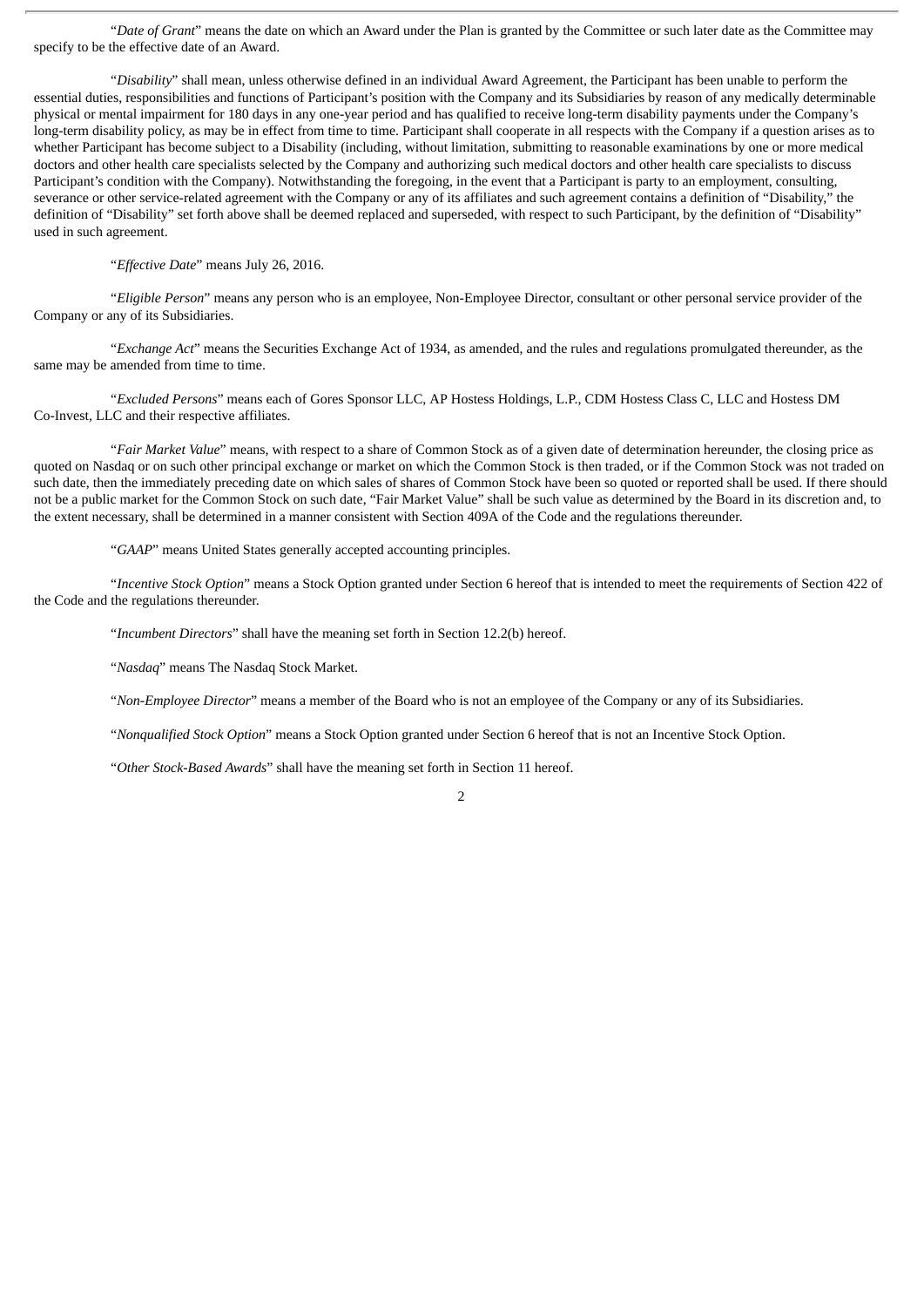"*Outstanding Company Voting Securities*" shall have the meaning set forth in Section 12.2(a) hereof.

"*Participant*" means any Eligible Person who holds an outstanding Award under the Plan.

"*Performance Criteria"* means any performance criteria determined by the Committee to be applicable to an Award, which may include, but shall not be limited to, one or any combination of the following, for the Company or any identified Subsidiary or business unit, as determined by the Committee at the time of the Award: (i) net earnings; (ii) earnings per share; (iii) net debt; (iv) net revenue; (v) revenue growth, sales growth or product revenue growth; (vi) net income (before or after taxes); (vii) pre- or after-tax income (before or after allocation of corporate overhead and bonus); (viii) net operating profit; (ix) return measures (including, but not limited to, return on assets or net assets, capital, equity or sales); (x) cash flow (including, but not limited to, operating cash flow, distributable cash flow, cash flow per share and free cash flow); (xi) earnings before or after interest, taxes depreciation, amortization and/or rent; (xii) appreciation in and/or maintenance of share price (including, but not limited to, growth measures and total stockholder return); (xiii) cost reduction, expense control or loss management; (xiv) market share; (xv) economic value added; (xvi) working capital; (xvii) adjusted operating margins, gross margins or cash margin; (xviii) year-end cash; (xix) debt reductions; (xx) the completion of corporate transactions; (xxi) gross or net profit margins; (xxii) revenue mix; (xxiii) operating efficiency; (xxiv) product diversification; (xxv) market penetration; (xxvi) measurable achievement in quality, operation or development initiatives or production volume levels; (xxvii) quarterly dividends or distributions; (xxviii) employee retention or turnover; (xxix) operating income before depreciation, amortization and/or taxes; (xxx) strategic goals and objectives, including objectives related to qualitative or quantitative environmental, social and governance metrics; and/or (xxxi) any combination of or a specified increase or decrease, as applicable, in any of the foregoing.

Any applicable Performance Criteria shall be applied and interpreted in the discretion of the Committee. Any applicable Performance Criteria may be consistently applied on a business unit, divisional, Subsidiary or consolidated basis or any combination thereof, described in terms of objectives that are related to the individual Participant or objectives that are Company-wide or related to a Subsidiary, division, department, region, function or business unit and may be measured on an absolute or cumulative basis or on the basis of percentage of improvement over time, and may be measured in terms of Company performance (or performance of the applicable Subsidiary, division, department, region, function or business unit) or measured relative to a selected peer company or group of peer companies (including particular business segments or divisions of such company or companies) or a market or other index, or in such other manner as determined by the Committee.

"*Performance Goals"* means the levels of achievement relating to the Performance Criteria selected by the Committee for the Award. The Performance Goals need not be the same for all Participants.

"*Performance Stock Unit"* means a Restricted Stock Unit designated as a Performance Stock Unit under Section 9.1 hereof, to be paid or distributed based on or conditioned upon the attainment of pre-established business and/or individual Performance Goals over a specified performance period.

"*Person*" shall have the meaning ascribed to such term in Section 3(a)(9) of the Exchange Act and used in Sections 13(d) and 14(d) thereof, including a "group" as defined in Section 13(d) thereof.

"*Plan*" means this Amended and Restated Hostess Brands, Inc. 2016 Equity Incentive Plan as set forth herein, effective and as may be amended from time to time as provided herein, and includes any sub-plan or appendix that may be created and approved by the Board to allow Eligible Persons of Subsidiaries to participate in the plan.

"*Policy*" shall have the meaning set forth in Section 13.3(b) hereof.

"*Restricted Stock Award"* means a grant of shares of Common Stock to an Eligible Person under Section 8 hereof that are issued subject to such vesting and transfer restrictions as the Committee shall determine, and such other conditions, as are set forth in the Plan and the applicable Award Agreement.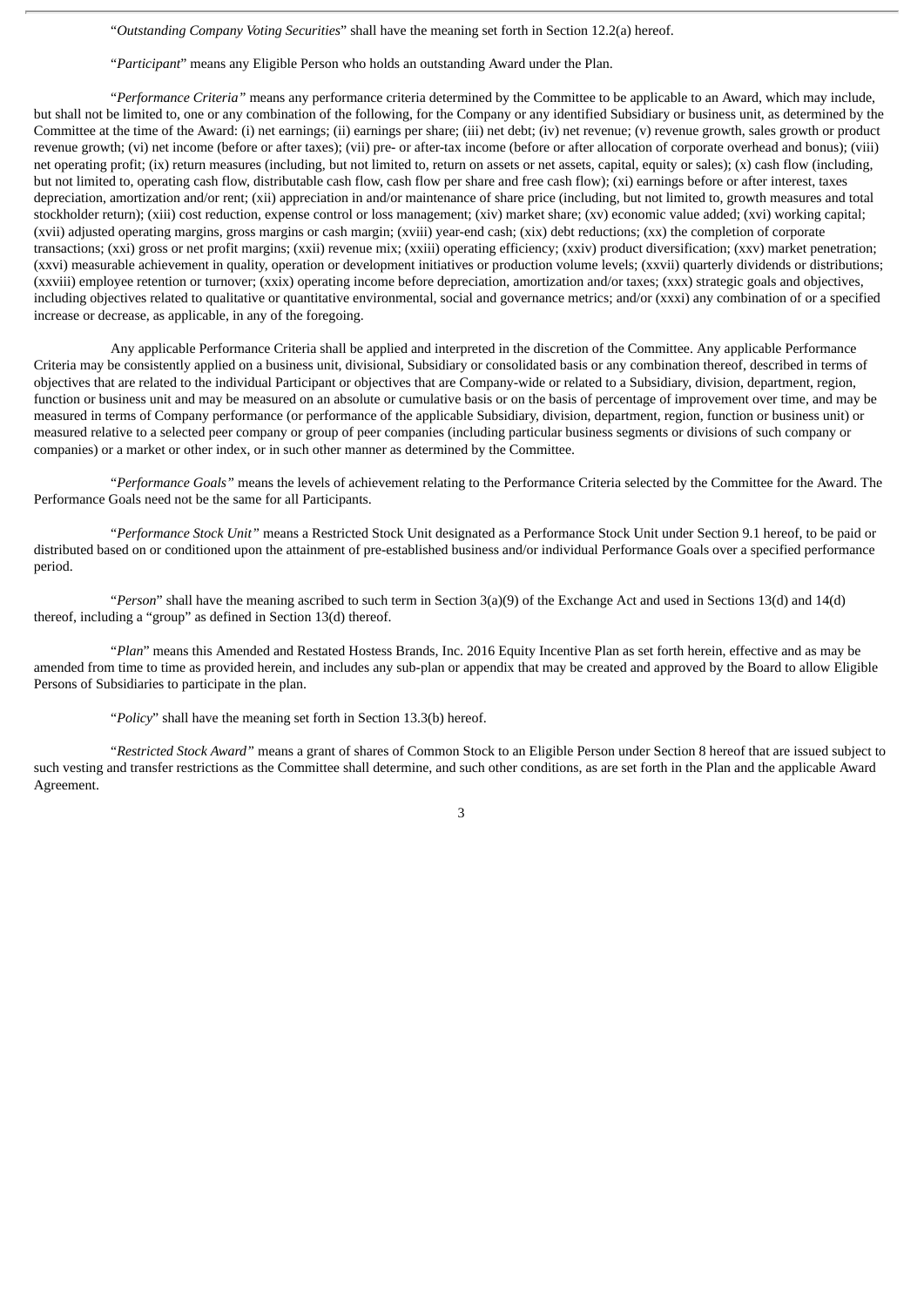"*Restricted Stock Unit"* means a contractual right granted to an Eligible Person under Section 9 hereof representing notional unit interests equal in value to a share of Common Stock to be paid or distributed at such times, and subject to such conditions, as set forth in the Plan and the applicable Award Agreement.

*"Securities Act"* means the Securities Act of 1933, as amended, and the rules and regulations promulgated thereunder, as the same may be amended from time to time.

"*Service*" means a Participant's employment with the Company or any Subsidiary or a Participant's service as a Non-Employee Director, consultant or other service provider with the Company or any Subsidiary, as applicable.

"*Share Reserve*" shall have the meaning set forth in Section 4.1 hereof.

"*Stock Appreciation Right*" means a contractual right granted to an Eligible Person under Section 7 hereof entitling such Eligible Person to receive a payment representing the excess of the Fair Market Value of a share of Common Stock over the base price per share of the right, at such time, and subject to such conditions, as are set forth in the Plan and the applicable Award Agreement.

"*Stock Option*" means a contractual right granted to an Eligible Person under Section 6 hereof to purchase shares of Common Stock at such time and price, and subject to such conditions, as are set forth in the Plan and the applicable Award Agreement.

"*Subsidiary*" means an entity (whether or not a corporation) that is wholly or majority owned or controlled, directly or indirectly, by the Company or any other affiliate of the Company that is so designated, from time to time, by the Committee, during the period of such affiliated status; provided, however, that with respect to Incentive Stock Options, the term "Subsidiary" shall include only an entity that qualifies under Section 424(f) of the Code as a "subsidiary corporation" with respect to the Company.

# 3. Administration.

3.1 *Committee Members*. The Plan shall be administered by the Committee; provided, however, if there is a Committee but the Board is not acting as the Committee, the Board may exercise any and all authority granted to the Committee under the Plan, including without limitation the right to grant awards to executive officers and other Eligible Persons; provided, further, in the case of Awards to executive officers, the grants shall be based on the recommendation of a Committee (or subcommittee of the Board) comprised of "independent directors" under the rules adopted by Nasdaq. To the extent required by, or intended to obtain an exemption or benefit under, applicable law or securities exchange rules, it is intended that the Committee or subcommittee thereof be comprised of no fewer than two members of the Board who are appointed by the Board to administer the Plan and who satisfy the requirements for (i) an "independent director" under rules adopted by Nasdaq or such other principal exchange or market on which the Common Stock is then traded and/or (ii) a "nonemployee director" within the meaning of Rule 16b-3 under the Exchange Act, as applicable. Notwithstanding the foregoing, the mere fact that an Award has been granted inconsistent with any of the foregoing provisions of this Section 3.1 shall not invalidate any Award which is otherwise validly made under the Plan. Neither the Company nor any member of the Committee shall be liable for any action or determination made in good faith by the Committee with respect to the Plan or any Award thereunder.

3.2 *Committee Authority*. The Committee shall have all powers and discretion necessary or appropriate to administer the Plan and to control its operation, including, but not limited to, the power to (i) determine the Eligible Persons to whom Awards shall be granted under the Plan, (ii) prescribe the restrictions, terms and conditions of all Awards, (iii) interpret the Plan and terms of the Awards, (iv) adopt rules for the administration, interpretation and application of the Plan as are consistent therewith, and interpret, amend or revoke any such rules, (v) make all determinations with respect to a Participant's Service and the termination of such Service for purposes of any Award, (vi) correct any defect(s) or omission(s) or reconcile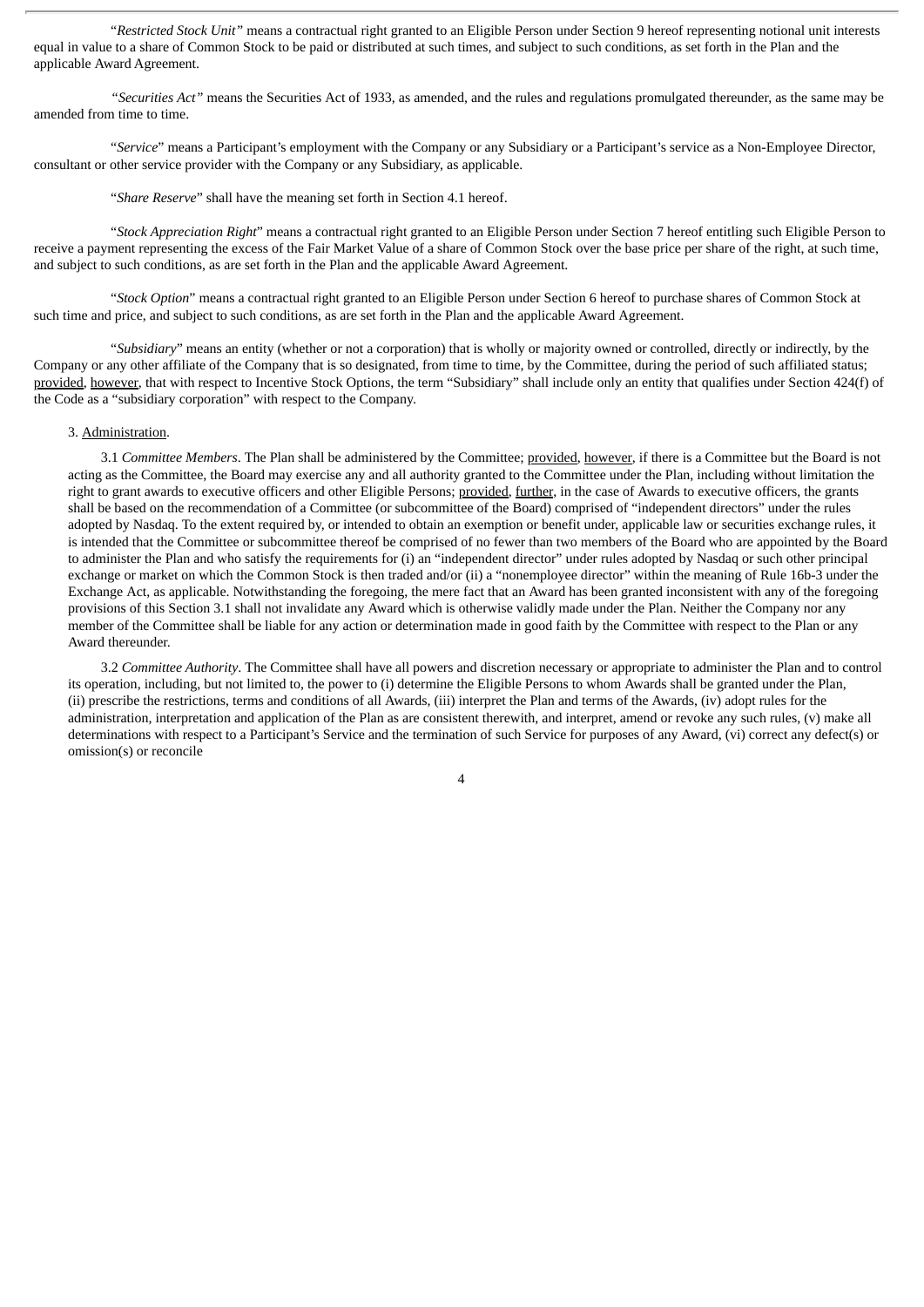any ambiguity(ies) or inconsistency(ies) in the Plan or any Award thereunder, (vii) make all determinations it deems advisable for the administration of the Plan, (viii) decide all disputes arising in connection with the Plan and to otherwise supervise the administration of the Plan, (ix) subject to the terms of the Plan, amend the terms of an Award in any manner that is not inconsistent with the Plan, (x) accelerate the vesting or, to the extent applicable, exercisability of any Award at any time (including, but not limited to, upon a Change of Control or upon termination of Service under certain circumstances, as set forth in the Award Agreement or otherwise), and (xi) adopt such procedures, modifications or subplans as are necessary or appropriate to permit participation in the Plan by Eligible Persons who are foreign nationals or employed outside of the United States. The Committee's determinations under the Plan need not be uniform and may be made by the Committee selectively among Participants and Eligible Persons, whether or not such persons are similarly situated. The Committee shall, in its discretion, consider such factors as it deems relevant in making its interpretations, determinations and actions under the Plan including, without limitation, the recommendations or advice of any officer or employee of the Company or board of directors of a Subsidiary or such attorneys, consultants, accountants or other advisors as it may select. All interpretations, determinations, and actions by the Committee shall be final, conclusive, and binding upon all parties.

3.3 *Delegation of Authority*. The Committee shall have the right, from time to time, to delegate in writing to one or more officers of the Company the authority of the Committee to grant and determine the terms and conditions of Awards granted under the Plan, subject to the requirements of Section 157(c) of the Delaware General Corporation Law (or any successor provision) or such other limitations as the Committee shall determine. In no event shall any such delegation of authority be permitted with respect to Awards granted to any member of the Board or to any Eligible Person who is subject to Rule 16b-3 under the Exchange Act or is a covered employee under Section 162(m) of the Code. The Committee shall also be permitted to delegate, to any appropriate officer or employee of the Company, responsibility for performing certain ministerial functions under the Plan. In the event that the Committee's authority is delegated to officers or employees in accordance with the foregoing, all provisions of the Plan relating to the Committee shall be interpreted in a manner consistent with the foregoing by treating any such reference as a reference to such officer or employee for such purpose. Any action undertaken in accordance with the Committee's delegation of authority hereunder shall have the same force and effect as if such action was undertaken directly by the Committee and shall be deemed for all purposes of the Plan to have been taken by the Committee.

#### 4. Shares Subject to the Plan.

4.1 *Number of Shares Reserved*. Subject to adjustment as provided in Section 4.5 hereof, the total number of shares of Common Stock that may be issued under the Plan on or after the Amendment Effective Date (the "*Share Reserve*") shall equal 8,137,836 shares of Common Stock, which is equal to the sum of: (i) 1,293,810 shares of Common Stock, which is the number of shares of Common Stock that may be issued under the Plan as of March 31, 2022; (ii) 2,844,026, which is the number of shares of Common Stock subject to outstanding awards under the Plan as of March 31, 2022; and (iii) 4,000,000 additional shares of Common Stock; provided, however, that Awards that are required to be paid in cash pursuant to their terms shall not reduce the Share Reserve. Any shares of Common Stock delivered under the Plan shall consist of authorized and unissued shares or treasury shares. Shares of Common Stock that are (A) tendered by a Participant or withheld by the Company in payment of the exercise, base or purchase price relating to an Award, (B) tendered by the Participant or withheld by the Company to satisfy any taxes or tax withholding obligations with respect to an Award, or (C) not issued or delivered as a result of the net settlement of an outstanding Stock Option or Stock Appreciation Right under the Plan, as applicable, will not be available for future Awards under the Plan. The aggregate number of shares of Common Stock that may be issued or transferred under the Plan pursuant to Incentive Stock Options shall not exceed 8,137,836 shares of Common Stock.

4.2 *Share Replenishment*. To the extent that an Award granted under this Plan is canceled, expired, forfeited, or otherwise terminated without delivery of the shares of Common Stock or payment of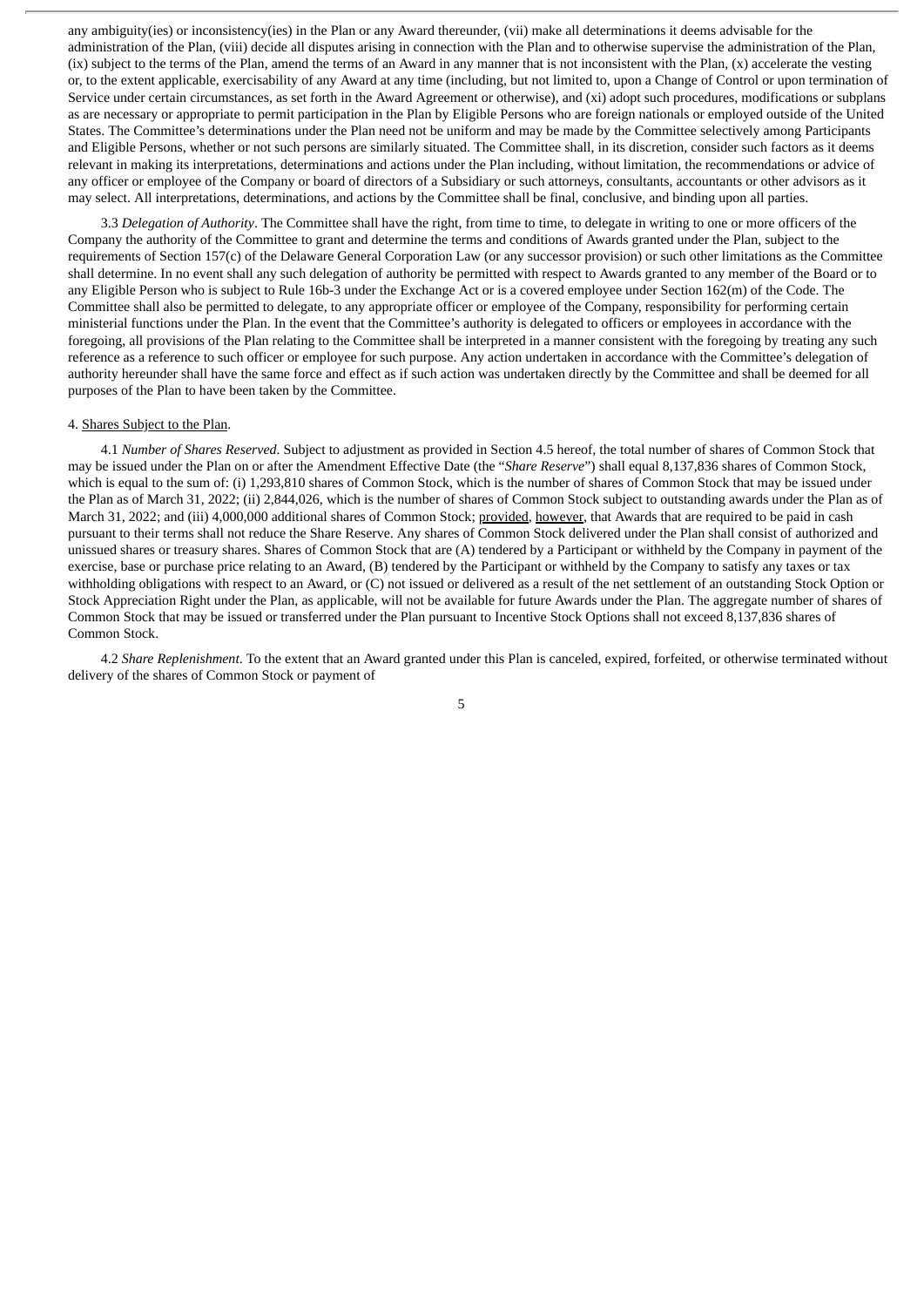consideration to the Participant under the Plan (other than as contemplated by Section 4.1), the shares of Common Stock retained by or returned to the Company will (i) not be deemed to have been delivered under the Plan, as applicable, (ii) be available for future Awards under the Plan, and (iii) increase the Share Reserve by one share for each share that is retained by or returned to the Company.

4.3 *Awards Granted to Eligible Persons Other Than Non-Employee Directors*. The maximum number of shares of Common Stock that may be subject to (i) Stock Options, (ii) Stock Appreciation Rights, (iii) Restricted Stock Awards, (iv) Restricted Stock Units, or (v) Other Stock-Based Awards, in each case, that are granted to any single Eligible Person other than a Non-Employee Director in any single calendar year during the term of the Plan shall be limited to 1,000,000 shares of Common Stock for each such Award type individually (subject to adjustment as provided in Section 4.5 hereof).

4.4 *Awards Granted to Non-Employee Directors*. Annual compensation awarded to any Non-Employee Director during each fiscal year, including both shares of Common Stock subject to Awards and any cash fees paid to such Non-Employee Director (but excluding expense reimbursements), may not exceed \$750,000 in total value (calculating the value of any such Awards based on the grant date fair value of such Awards for financial reporting purposes).

4.5 *Adjustments*. If there shall occur any change with respect to the outstanding shares of Common Stock by reason of any recapitalization, reclassification, stock dividend, extraordinary dividend, stock split, reverse stock split or other distribution with respect to the shares of Common Stock or any merger, reorganization, consolidation, combination, spin-off or other similar corporate change or any other change affecting the Common Stock (other than regular cash dividends to stockholders of the Company), the Committee shall, in the manner and to the extent it considers appropriate and equitable to the Participants and consistent with the terms of the Plan, cause an adjustment to be made to (i) the maximum number and kind of shares of Common Stock provided in Sections 4.1, 4.3 and 4.4 hereof (including the maximum number of shares of Common Stock that may become payable to a Participant provided in Sections 4.3 and 4.4), (ii) the number and kind of shares of Common Stock, shares of other classes of the Company's common stock, securities, units or other rights or property subject to, or issuable in respect of, then outstanding Awards, (iii) the exercise or base price for each share or unit or other right subject to then outstanding Awards, (iv) other value determinations applicable to the Plan and/or outstanding Awards, (v) any dividend equivalent rights associated with outstanding Awards and (vi) any other terms of an Award that are affected by the event. Notwithstanding the foregoing, (a) any such adjustments shall, to the extent necessary, be made in a manner consistent with the requirements of Section 409A of the Code and (b) in the case of Incentive Stock Options, any such adjustments shall, to the extent practicable, be made in a manner consistent with the requirements of Section 424(a) of the Code. Without limitation, any adjustments made pursuant to this Section 4.5 may in the Committee's sole discretion be made through the granting of dividend equivalent rights to holders of outstanding Awards other than with respect to Stock Options and Stock Appreciation Rights.

#### 5. Eligibility and Awards.

5.1 *Designation of Participants*. Any Eligible Person may be selected by the Committee to receive an Award and become a Participant. The Committee has the authority, in its discretion, to determine and designate from time to time those Eligible Persons who are to be granted Awards, the types of Awards to be granted, the number of shares of Common Stock or units subject to Awards to be granted and the terms and conditions of such Awards consistent with the terms of the Plan. In selecting Eligible Persons to be Participants, and in determining the type and amount of Awards to be granted under the Plan, the Committee shall consider any and all factors that it deems relevant or appropriate. Designation of a Participant in any year shall not require the Committee to designate such person to receive an Award in any other year or, once designated, to receive the same type or amount of Award as granted to such Participant in any other year.

5.2 *Determination of Awards*. The Committee shall determine the terms and conditions of all Awards granted to Participants in accordance with its authority under Section 3.2 hereof. An Award may consist of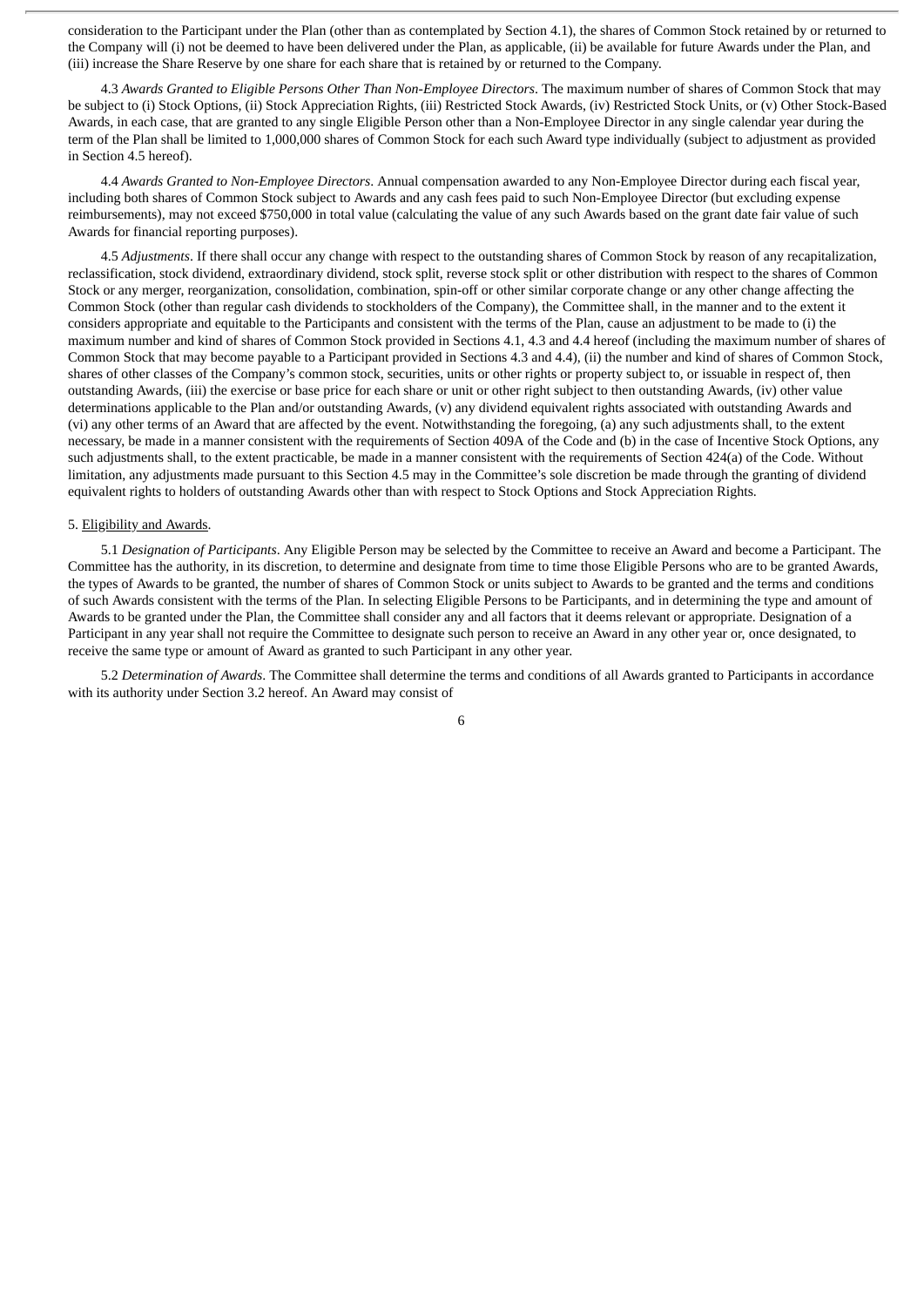one type of right or benefit hereunder or of two or more such rights or benefits granted in tandem. With respect to any Awards which are subject to Performance Goals, (a) following the conclusion of the applicable performance period, the Committee shall certify in writing whether the Performance Goals for that performance period have been achieved, or certify the degree of achievement, if applicable; (b) upon certification of the Performance Goals for any such Award, the Committee shall determine the level of vesting or amount of payment to the Participant pursuant to such Award, if any; and (c) the Committee, in its sole discretion, may make adjustments to the applicable Performance Goals, the amounts payable in respect of the applicable Performance Goals, and performance results (including adjustments of performance results to take into account transactions or other events occurring during the applicable performance period or changes in accounting principles or applicable law), to the extent consistent with the terms of the applicable Award Agreement.

5.3 *Award Agreements*. Each Award granted to an Eligible Person shall be represented by an Award Agreement. The terms of all Awards under the Plan, as determined by the Committee, will be set forth in each individual Award Agreements as described in Section 15.2 hereof.

#### 6. Stock Options.

6.1 *Grant of Stock Options*. A Stock Option may be granted to any Eligible Person selected by the Committee, except that an Incentive Stock Option may only be granted to an Eligible Person satisfying the conditions of Section 6.7(a) hereof. Each Stock Option shall be designated on the Date of Grant, in the discretion of the Committee, as an Incentive Stock Option or as a Nonqualified Stock Option. All Stock Options granted under the Plan to U.S. taxpayers are intended to comply with or be exempt from the requirements of Section 409A of the Code.

6.2 *Exercise Price*. The exercise price per share of a Stock Option shall not be less than 100% of the Fair Market Value of a share of Common Stock on the Date of Grant. The Committee may in its discretion specify an exercise price per share that is higher than the Fair Market Value of a share of Common Stock on the Date of Grant.

6.3 *Vesting of Stock Options*. The Committee shall, in its discretion, prescribe in an Award Agreement the time or times at which, or the conditions upon which, a Stock Option or portion thereof shall become vested and/or exercisable. The requirements for vesting and exercisability of a Stock Option may be based on the continued Service of the Participant with the Company or a Subsidiary for a specified time period (or periods), on the attainment of a specified Performance Goal(s) and/or on such other terms and conditions as approved by the Committee in its discretion. If the vesting requirements of a Stock Option are not satisfied, the Award shall be forfeited.

6.4 *Term of Stock Options*. The Committee shall in its discretion prescribe in an Award Agreement the period during which a vested Stock Option may be exercised; provided, however, that the maximum term of a Stock Option shall be ten years from the Date of Grant. The Committee may provide that a Stock Option will cease to be exercisable upon or at the end of a specified time period following a termination of Service for any reason as set forth in the Award Agreement or otherwise. A Stock Option may be earlier terminated as specified by the Committee and set forth in an Award Agreement upon or following the termination of a Participant's Service with the Company or any Subsidiary, including by reason of voluntary resignation, death, Disability, termination for Cause or any other reason. Subject to Section 409A of the Code and the provisions of this Section 6, the Committee may extend at any time the period in which a Stock Option may be exercised.

6.5 *Stock Option Exercise; Tax Withholding*. Subject to such terms and conditions as specified in an Award Agreement, a Stock Option may be exercised in whole or in part at any time during the term thereof by notice in the form required by the Company, together with payment of the aggregate exercise price and applicable withholding tax. Payment of the exercise price may be made: (i) in cash or by cash equivalent acceptable to the Committee, or, (ii) to the extent permitted by the Committee in its sole discretion in an Award Agreement or otherwise (A) in shares of Common Stock valued at the Fair Market Value of such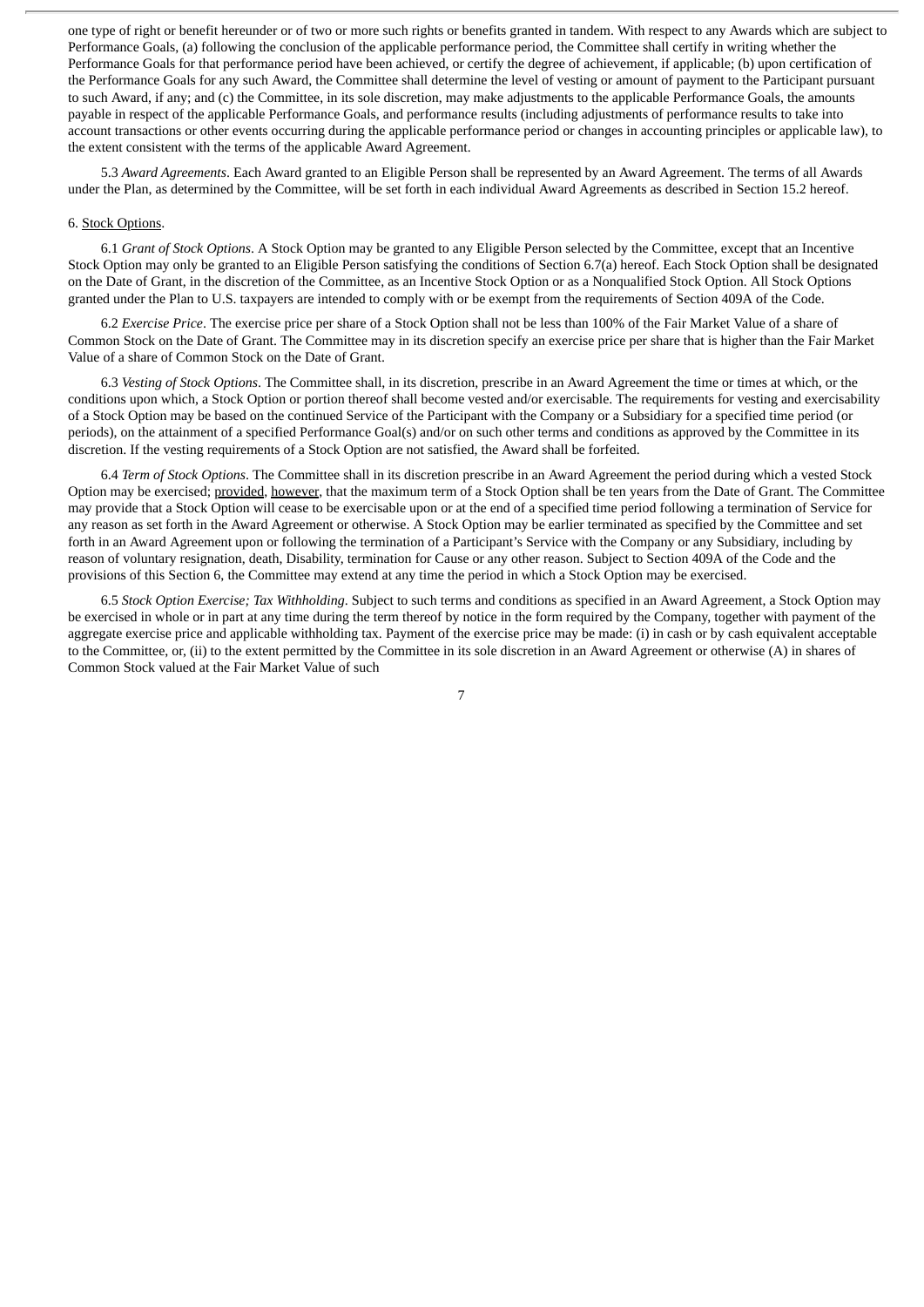shares on the date of exercise, (B) through an open-market, broker-assisted sales transaction pursuant to which the Company is promptly delivered the amount of proceeds necessary to satisfy the exercise price, (C) by reducing the number of shares of Common Stock otherwise deliverable upon the exercise of the Stock Option by the number of shares of Common Stock having a Fair Market Value on the date of exercise equal to the exercise price, (D) by a combination of the methods described above or  $(E)$  by such other method as may be approved by the Committee and set forth in the Award Agreement. In accordance with Section 15.12 hereof, and in addition to and at the time of payment of the exercise price, the Participant shall pay to the Company the full amount of any and all applicable income tax, employment tax and other amounts required to be withheld in connection with such exercise, payable under such of the methods described above for the payment of the exercise price as may be approved by the Committee and set forth in the Award Agreement.

6.6 *Limited Transferability of Nonqualified Stock Options*. All Stock Options shall be nontransferable except (i) upon the Participant's death, in accordance with Section 15.3 hereof or (ii) in the case of Nonqualified Stock Options only, for the transfer of all or part of the Stock Option to a Participant's "family member" (as defined for purposes of the Form S-8 registration statement under the Securities Act), or as otherwise permitted by the Committee, in each case as may be approved by the Committee in its discretion at the time of proposed transfer. The transfer of a Nonqualified Stock Option may be subject to such terms and conditions as the Committee may in its discretion impose from time to time. Subsequent transfers of a Nonqualified Stock Option shall be prohibited other than in accordance with Section 15.3 hereof.

#### 6.7 *Additional Rules for Incentive Stock Options*.

(a) *Eligibility*. An Incentive Stock Option may only be granted to an Eligible Person who is considered an employee for purposes of Treasury Regulation Section 1.421-1(h) with respect to the Company or any Subsidiary that qualifies as a "subsidiary corporation" with respect to the Company for purposes of Section 424(f) of the Code.

(b) *Annual Limits*. No Incentive Stock Option shall be granted to a Participant as a result of which the aggregate Fair Market Value (determined as of the Date of Grant) of the Common Stock with respect to which incentive stock options under Section 422 of the Code are exercisable for the first time in any calendar year under the Plan and any other stock option plans of the Company or any Subsidiary or parent corporation, would exceed \$100,000, determined in accordance with Section 422(d) of the Code. This limitation shall be applied by taking Stock Options into account in the order in which granted. Any Stock Option grant that exceeds such limit shall be treated as a non-qualified stock option.

(c) *Additional Limitations*. In the case of any Incentive Stock Option granted to an Eligible Person who owns, either directly or indirectly (taking into account the attribution rules contained in Section 424(d) of the Code), stock possessing more than 10% of the total combined voting power of all classes of stock of the Company or any Subsidiary, the exercise price shall not be less than 110% of the Fair Market Value of a share of Common Stock on the Date of Grant and the maximum term shall be five years.

(d) *Termination of Service*. An Award of an Incentive Stock Option may provide that such Stock Option may be exercised not later than (i) three months following termination of Service of the Participant with the Company and all Subsidiaries (other than as set forth in clause (ii) of this Section 6.7(d)) or (ii) one year following termination of Service of the Participant with the Company and all Subsidiaries due to death or permanent and total disability within the meaning of Section 22(e)(3) of the Code, in each case as and to the extent determined by the Committee to comply with the requirements of Section 422 of the Code.

(e) *Other Terms and Conditions; Nontransferability*. Any Incentive Stock Option granted hereunder shall contain such additional terms and conditions, not inconsistent with the terms of the Plan, as are deemed necessary or desirable by the Committee, which terms, together with the terms of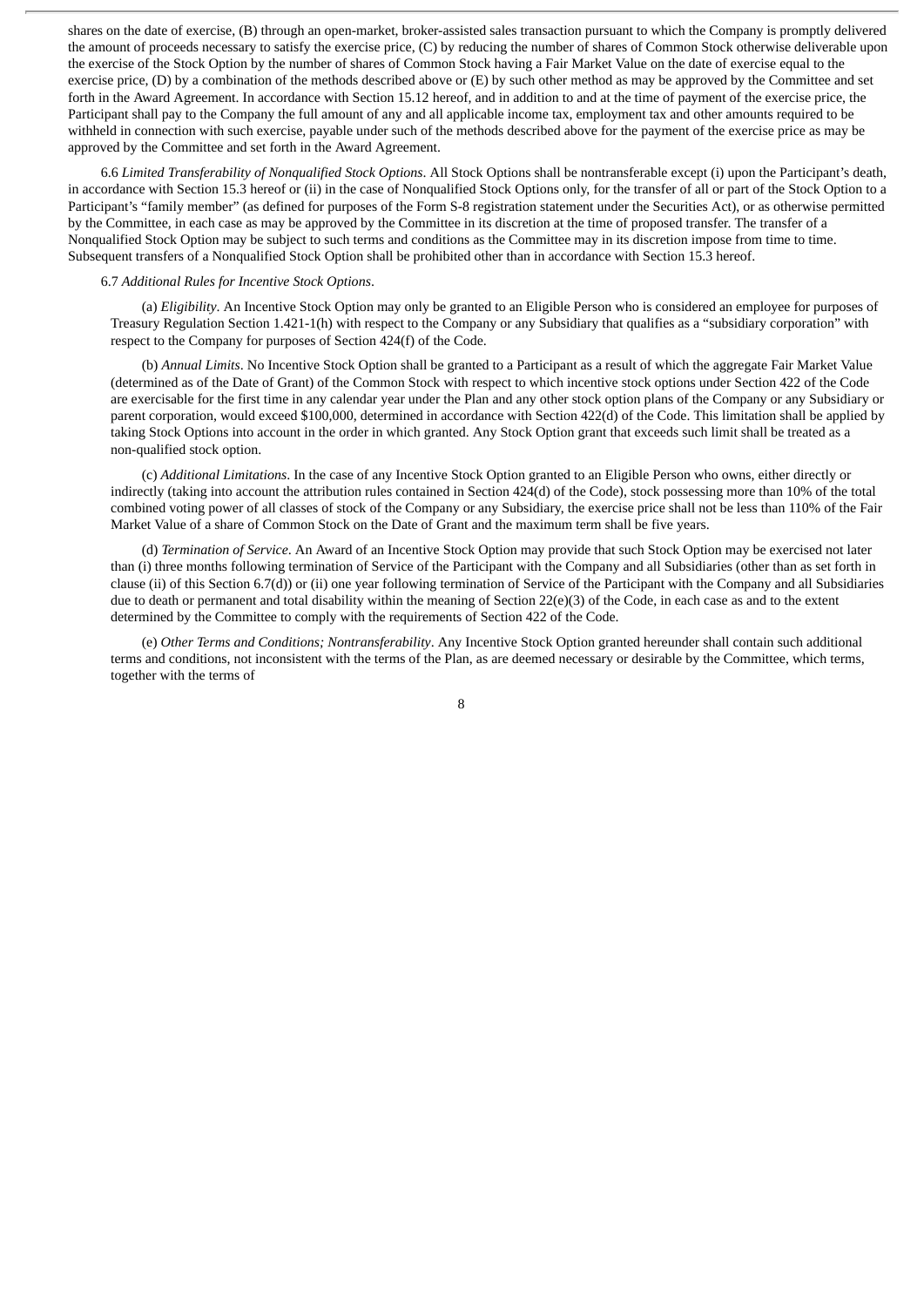the Plan, shall be intended and interpreted to cause such Incentive Stock Option to qualify as an "incentive stock option" under Section 422 of the Code. A Stock Option that is granted as an Incentive Stock Option shall, to the extent it fails to qualify as an "incentive stock option" under the Code, be treated as a Nonqualified Stock Option. An Incentive Stock Option shall by its terms be nontransferable other than in accordance with Section 15.3 hereof, and shall be exercisable during the lifetime of a Participant only by such Participant.

(f) *Disqualifying Dispositions*. If shares of Common Stock acquired by exercise of an Incentive Stock Option are disposed of within two years following the Date of Grant or one year following the transfer of such shares to the Participant upon exercise, the Participant shall, promptly following such disposition, notify the Company in writing of the date and terms of such disposition and provide such other information regarding the disposition as the Company may reasonably require.

6.8 *Dividend Equivalent Rights*. Dividends shall not be paid with respect to Stock Options. Dividend equivalent rights may not be granted with respect to the shares of Common Stock subject to Stock Options.

6.9 *No Rights as Stockholder*. The Participant shall not have any rights as a stockholder with respect to the shares underlying a Stock Option until such time as shares or Common Stock are delivered to the Participant pursuant to the terms of the Award Agreement.

#### 7. Stock Appreciation Rights.

7.1 *Grant of Stock Appreciation Rights*. Stock Appreciation Rights may be granted to any Eligible Person selected by the Committee. Stock Appreciation Rights may be granted on a basis that allows for the exercise of the right by the Participant or that provides for the automatic payment of the right upon a specified date or event. Stock Appreciation Rights shall be non-transferable, except as provided in Section 15.3 hereof. All Stock Appreciation Rights granted under the Plan to U.S. taxpayers are intended to comply with or otherwise be exempt from the requirements of Section 409A of the Code.

7.2 *Stand-Alone and Tandem Stock Appreciation Rights*. A Stock Appreciation Right may be granted without any related Stock Option, or may be granted in tandem with a Stock Option, either on the Date of Grant or at any time thereafter during the term of the Stock Option. The Committee shall in its discretion provide in an Award Agreement the time or times at which or the conditions upon which, a Stock Appreciation Right or portion thereof shall become vested and/or exercisable. The requirements for vesting and exercisability of a Stock Appreciation Right may be based on the continued Service of a Participant with the Company or a Subsidiary for a specified time period (or periods), on the attainment of a specified Performance Goal(s) and/or on such other terms and conditions as approved by the Committee in its discretion. If the vesting requirements of a Stock Appreciation Right are not satisfied, the Award shall be forfeited. A Stock Appreciation Right will be exercisable or payable at such time or times as determined by the Committee; provided, however, that the maximum term of a Stock Appreciation Right shall be ten years from the Date of Grant. The Committee may provide that a Stock Appreciation Right will cease to be exercisable upon or at the end of a period following a termination of Service for any reason. The base price of a Stock Appreciation Right granted without any related Stock Option shall be determined by the Committee in its discretion; provided, however, that the base price per share of any such stand-alone Stock Appreciation Right shall not be less than 100% of the Fair Market Value of a share of Common Stock on the Date of Grant.

7.3 *Payment of Stock Appreciation Rights*. A Stock Appreciation Right will entitle the holder, upon exercise or other payment of the Stock Appreciation Right, as applicable, to receive an amount determined by multiplying: (i) the excess of the Fair Market Value of a share of Common Stock on the date of exercise or payment of the Stock Appreciation Right over the base price of such Stock Appreciation Right, by (ii) the number of shares as to which such Stock Appreciation Right is exercised or paid. Payment of the amount determined under the foregoing may be made, as approved by the Committee and set forth in the Award Agreement, in shares of Common Stock valued at their Fair Market Value on the date of exercise or payment, in cash or in a combination of shares of Common Stock and cash, subject to applicable tax withholding requirements.

 $\mathbf q$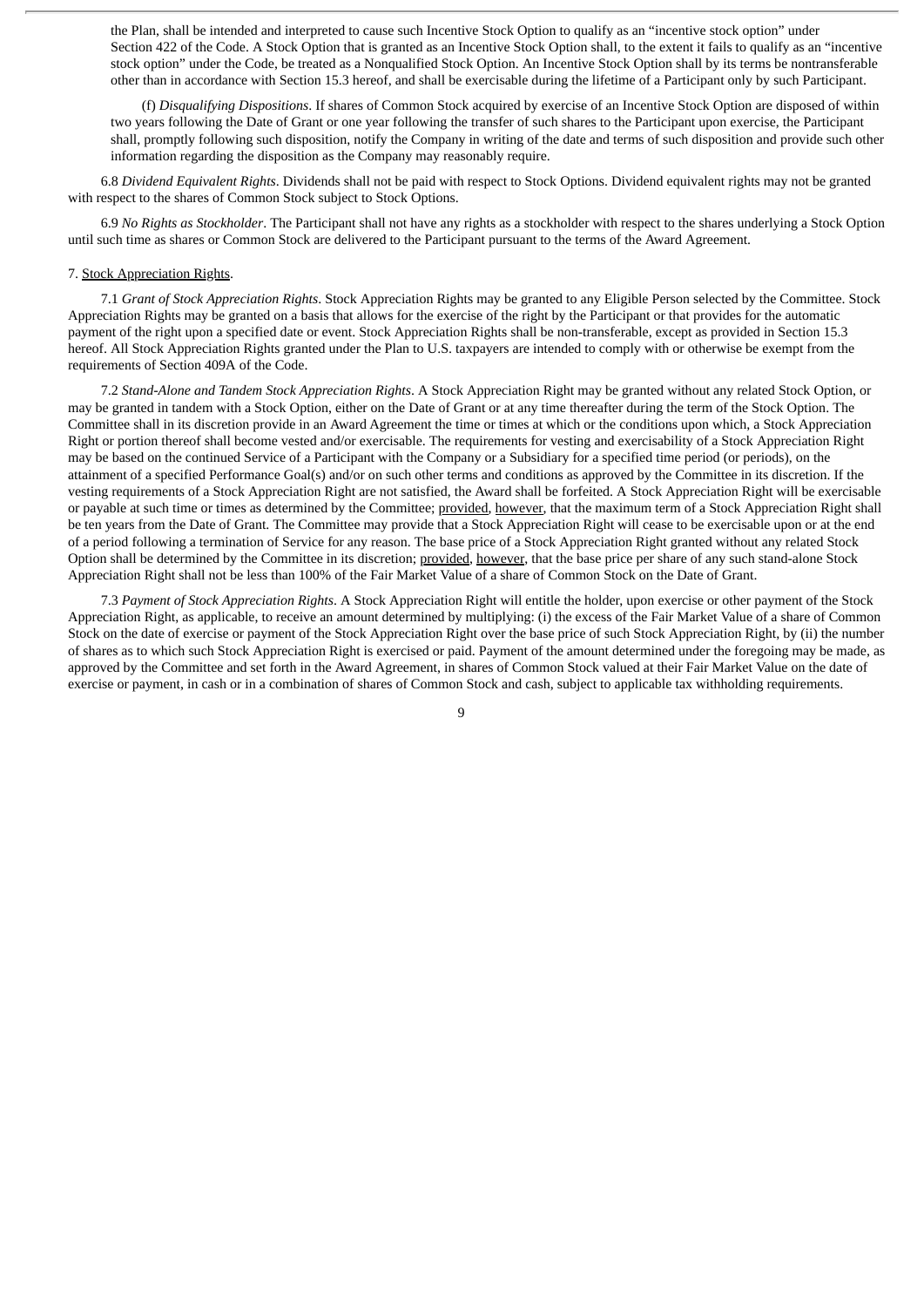7.4 *Dividend Equivalent Rights.* Dividends shall not be paid with respect to Stock Appreciation Rights. Dividend equivalent rights may not be granted with respect to the shares of Common Stock subject to Stock Appreciation Rights.

#### 8. Restricted Stock Awards.

8.1 *Grant of Restricted Stock Awards*. A Restricted Stock Award may be granted to any Eligible Person selected by the Committee. The Committee may require the payment by the Participant of a specified purchase price in connection with any Restricted Stock Award.

8.2 *Vesting Requirements*. The restrictions imposed on shares granted under a Restricted Stock Award shall lapse in accordance with the vesting requirements specified by the Committee in the Award Agreement. The requirements for vesting of a Restricted Stock Award may be based on the continued Service of the Participant with the Company or a Subsidiary for a specified time period (or periods), on the attainment of a specified Performance Goal(s) and/or on such other terms and conditions as approved by the Committee in its discretion. If the vesting requirements of a Restricted Stock Award shall not be satisfied or, if applicable, the Performance Goal(s) with respect to such Restricted Stock Award are not attained, the Award shall be forfeited and the shares of Common Stock subject to the Award shall be returned to the Company.

8.3 *Transfer Restrictions*. Shares granted under any Restricted Stock Award may not be transferred, assigned or made subject to any encumbrance, pledge or charge until all applicable restrictions are removed or have expired, except as provided in Section 15.3 hereof. Failure to satisfy any applicable restrictions shall result in the subject shares of the Restricted Stock Award being forfeited and returned to the Company. The Committee may require in an Award Agreement that certificates (if any) representing the shares granted under a Restricted Stock Award bear a legend making appropriate reference to the restrictions imposed, and that certificates (if any) representing the shares granted or sold under a Restricted Stock Award will remain in the physical custody of an escrow holder until all restrictions are removed or have expired.

8.4 *Rights as Stockholder*. Subject to the foregoing provisions of this Section 8 and the applicable Award Agreement, the Participant shall have all rights of a stockholder with respect to the shares granted to the Participant under a Restricted Stock Award, including the right to vote the shares and receive all dividends and other distributions paid or made with respect thereto, unless the Committee determines otherwise at the time the Restricted Stock Award is granted. The Committee may provide in an Award Agreement for the payment of dividends and distributions to the Participant at such times as paid to stockholders generally, at the times of vesting or other payment of the Restricted Stock Award or otherwise. Notwithstanding anything in this Section 8.4 to the contrary, dividends and other distributions made with respect to a Restricted Stock Award that is subject to performance-based vesting shall not be paid until, and only to the extent that, the Award vests.

8.5 *Section 83(b) Election*. If a Participant makes an election pursuant to Section 83(b) of the Code with respect to a Restricted Stock Award, the Participant shall file, within 30 days following the Date of Grant, a copy of such election with the Company and with the Internal Revenue Service, in accordance with the regulations under Section 83 of the Code. The Committee may provide in an Award Agreement that the Restricted Stock Award is conditioned upon the Participant's making or refraining from making an election with respect to the Award under Section 83(b) of the Code.

#### 9. Restricted Stock Units.

9.1 *Grant of Restricted Stock Units*. A Restricted Stock Unit may be granted to any Eligible Person selected by the Committee. The value of each Restricted Stock Unit is equal to the Fair Market Value of a share of Common Stock on the applicable date or time period of determination, as specified by the Committee. Restricted Stock Units shall be subject to such restrictions and conditions as the Committee shall determine. In addition, a Restricted Stock Unit may be designated as a "Performance Stock Unit," the vesting requirements of which may be based, in whole or in part, on the attainment of pre-established

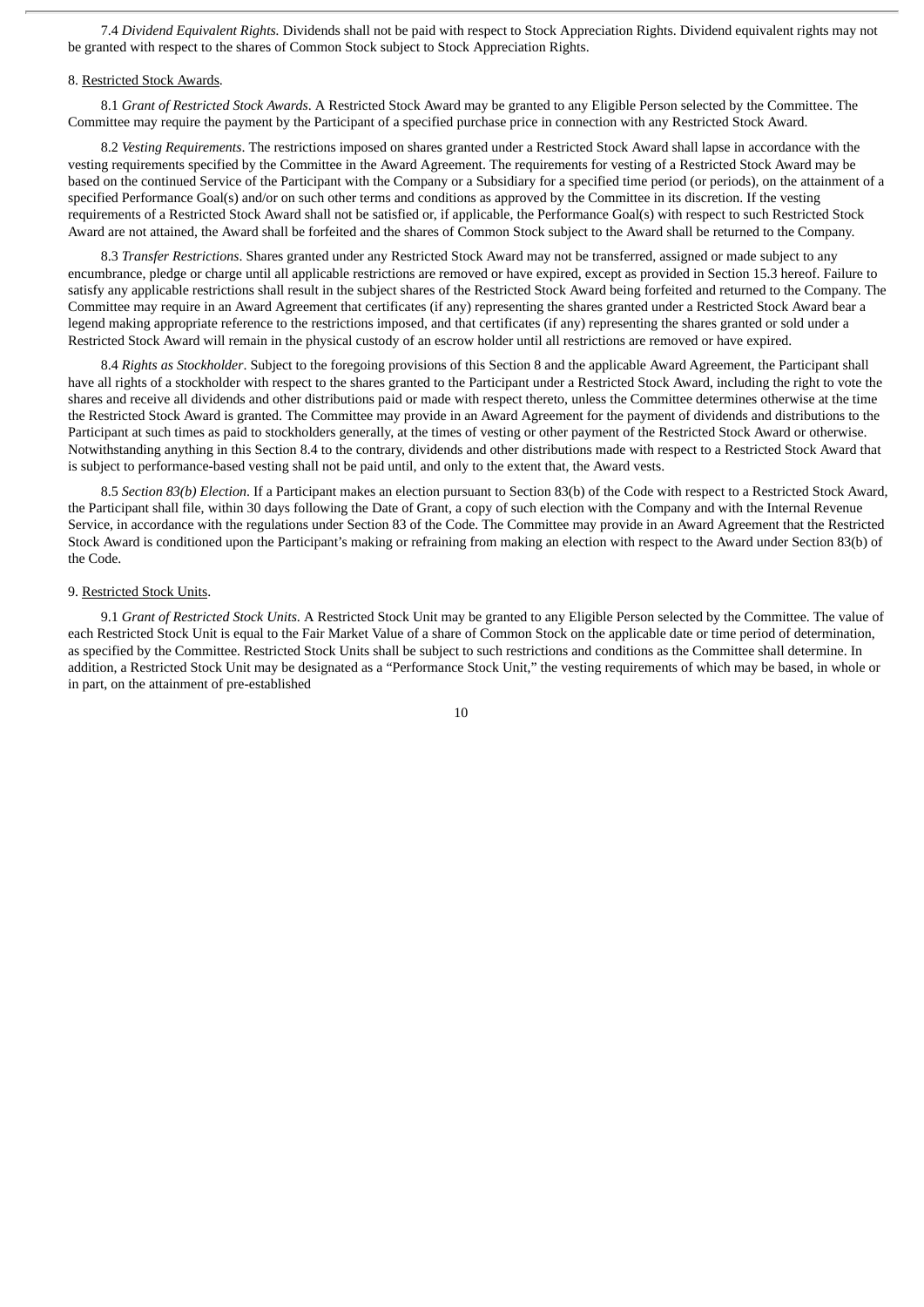business and/or individual Performance Goal(s) over the applicable specified performance period, or otherwise, as approved by the Committee in its discretion. Restricted Stock Units shall be non-transferable, except as provided in Section 15.3 hereof.

9.2 *Vesting of Restricted Stock Units*. The Committee shall, in its discretion, determine any vesting requirements with respect to Restricted Stock Units, which shall be set forth in the Award Agreement. The requirements for vesting of a Restricted Stock Unit may be based on the continued Service of the Participant with the Company or a Subsidiary for a specified time period (or periods) and/or on such other terms and conditions as approved by the Committee (including Performance Goal(s)) and/or on such other terms and conditions as approved by the Committee in its discretion. If the vesting requirements of a Restricted Stock Unit Award are not satisfied, the Award shall be forfeited.

9.3 *Payment of Restricted Stock Units*. Restricted Stock Units shall become payable to a Participant at the time or times determined by the Committee and set forth in the Award Agreement, which may be upon or following the vesting of the Award. Payment of a Restricted Stock Unit may be made, as approved by the Committee and set forth in the Award Agreement, in cash or in shares of Common Stock or in a combination thereof, subject to applicable tax withholding requirements. Any cash payment of a Restricted Stock Unit shall be made based upon the Fair Market Value of a share of Common Stock, determined on such date or over such time period as determined by the Committee.

9.4 *Dividend Equivalent Rights.* Restricted Stock Units may be granted together with dividend equivalent rights with respect to the shares of Common Stock subject to the Award, which dividend equivalent rights may be accumulated and may be deemed reinvested in additional Restricted Stock Units or may be accumulated in cash, as determined by the Committee in its discretion. Any payments made pursuant to dividend equivalent rights will be paid at such times as determined by the Committee in its discretion (including, without limitation, at the times paid to stockholders generally or at the times of vesting or payment of the Restricted Stock Units). Notwithstanding anything in this Section 9.4 to the contrary, dividends and other distributions made with respect to a Restricted Stock Unit that is subject to performance-based vesting shall not be paid until, and only to the extent that, the Award vests. Dividend equivalent rights may be subject to forfeiture under the same conditions as apply to the underlying Restricted Stock Units.

9.5 *No Rights as Stockholder*. The Participant shall not have any rights as a stockholder with respect to the shares subject to a Restricted Stock Unit until such time as shares of Common Stock are delivered to the Participant pursuant to the terms of the Award Agreement.

#### 10. Cash Performance Awards.

10.1 *Grant of Cash Performance Awards*. A Cash Performance Award may be granted to any Eligible Person selected by the Committee. Each Cash Performance Award shall be evidenced by an Award Agreement that shall specify the performance period and such other terms and conditions as the Committee, in its discretion, shall determine. The Committee may accelerate the vesting of a Cash Performance Award upon a Change of Control or termination of Service under certain circumstances, as set forth in the Award Agreement. Cash Performance Awards shall be non-transferable, except as provided in Section 15.3 hereof.

10.2 *Payment*. Payment amounts may be based on the attainment of specified levels of the Performance Goals, including, if applicable, specified threshold, target and maximum performance levels, and performance falling between such levels. The requirements for payment may be also based upon the continued Service of the Participant with the Company or a Subsidiary during the applicable performance period and on such other conditions as determined by the Committee and set forth in the Award Agreement.

10.3 *Payment*. Cash Performance Awards may be paid, at the discretion of the Committee, in any combination of cash or shares of Common Stock, based upon the Fair Market Value of such shares at the time of payment.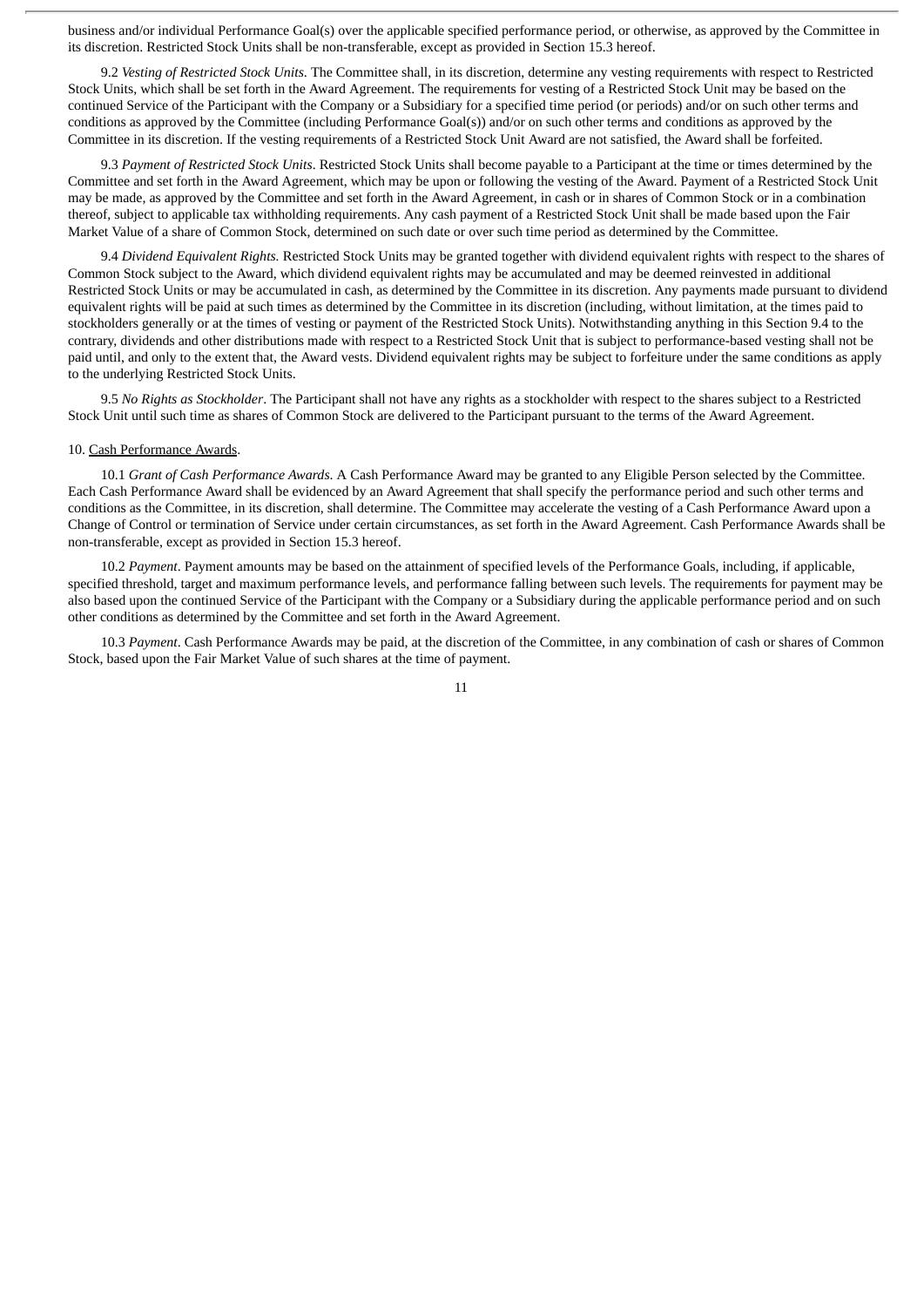11. Other Stock-Based Awards. The Committee, in its sole discretion, may grant Awards that are valued, in or whole or in part, by reference to, or are otherwise based on the Fair Market Value of shares of Common Stock ("*Other Stock-Based Awards*"), including without limitation, unrestricted shares, deferred shares, phantom shares or units, and dividend equivalent rights. Such Other Stock-Based Awards shall be in such form, and dependent on such conditions, as the Committee shall determine, including without limitation, the right to receive one or more shares of Common Stock (or the equivalent cash value thereof) upon the completion of a specified period of service, the occurrence of an event and/or the attainment of a Performance Goal(s). Other Stock-Based Awards may be granted alone or in addition to any other Awards granted under the Plan. Subject to the provisions of the Plan, the Committee shall determine to whom and when Other Stock-Based Awards will be made, the number of shares to be awarded under (or otherwise related to) such Other Stock-Based Awards, whether such Other Stock-Based Awards shall be settled in cash, shares or a combination of cash and shares, and all other terms and conditions of such Awards not inconsistent with the terms of the Plan.

# 12. Change of Control.

12.1 *Effect on Awards*. Upon the occurrence of a Change of Control, unless otherwise provided in the Award Agreement, the Committee is authorized (but not obligated) to make adjustments in the terms and conditions of outstanding Awards, including, without limitation, the following (or any combination thereof): (a) continuation or assumption of such outstanding Awards under the Plan by the Company (if it is the surviving company or corporation) or by the surviving company or corporation or its parent; (b) substitution by the surviving company or corporation or its parent of awards with substantially the same terms for outstanding Awards (with appropriate adjustments to the type of consideration payable upon settlement of the Awards); (c) acceleration of exercisability, vesting and/or payment under outstanding Awards immediately prior to the occurrence of such event or upon a termination of Service following such event; and (d) if all or substantially all of the Company's outstanding shares of Common Stock are transferred in exchange for cash, shares or other property or consideration in connection with such Change of Control: (i) upon written notice, provide that any outstanding Stock Options and Stock Appreciation Rights are exercisable during a reasonable period of time immediately prior to the scheduled consummation of the event or such other reasonable period as determined by the Committee (contingent upon the consummation of the event), and at the end of such period, such Stock Options and Stock Appreciation Rights shall terminate to the extent not so exercised within the relevant period; and (ii) cancel all or any portion of outstanding Awards for fair value (in the form of cash, shares of Common Stock, other property or any combination thereof) as determined in the sole discretion of the Committee; provided, however, that, in the case of Stock Options and Stock Appreciation Rights, the fair value may equal the excess, if any, of the value or amount of the consideration to be paid in the Change of Control transaction to holders of shares of Common Stock (or, if no such consideration is paid, Fair Market Value of the shares of Common Stock) over the aggregate exercise or base price, as applicable, with respect to such Awards or portion thereof being canceled, or if no such excess, zero; provided, further, that if any payments or other consideration are deferred and/or contingent as a result of escrows, earnouts, holdbacks or any other contingencies, payments under this provision may be made on substantially the same terms and conditions applicable to, and only to the extent actually paid to, the holders of shares in connection with the Change of Control.

12.2 *Definition of Change of Control.* Unless otherwise defined in an Award Agreement, "*Change of Control*" shall mean the occurrence of one or more of the following events:

(a) Any Person, other than the Excluded Persons, becomes the Beneficial Owner, directly or indirectly, of more than 30% of the combined voting power of the then outstanding voting securities of the Company entitled to vote generally in the election of its directors (the "*Outstanding Company Voting Securities*"), including by way of merger, consolidation or otherwise; provided, however, that for purposes of this definition, the following acquisitions shall not be taken into account in determining whether a Change of Control has occurred: (i) any acquisition of voting securities of the Company directly from the Company or (ii) any acquisition by the Company or any of its Subsidiaries of Outstanding Company Voting Securities, including an acquisition by any employee benefit plan or related trust sponsored or maintained by the Company or any of its Subsidiaries.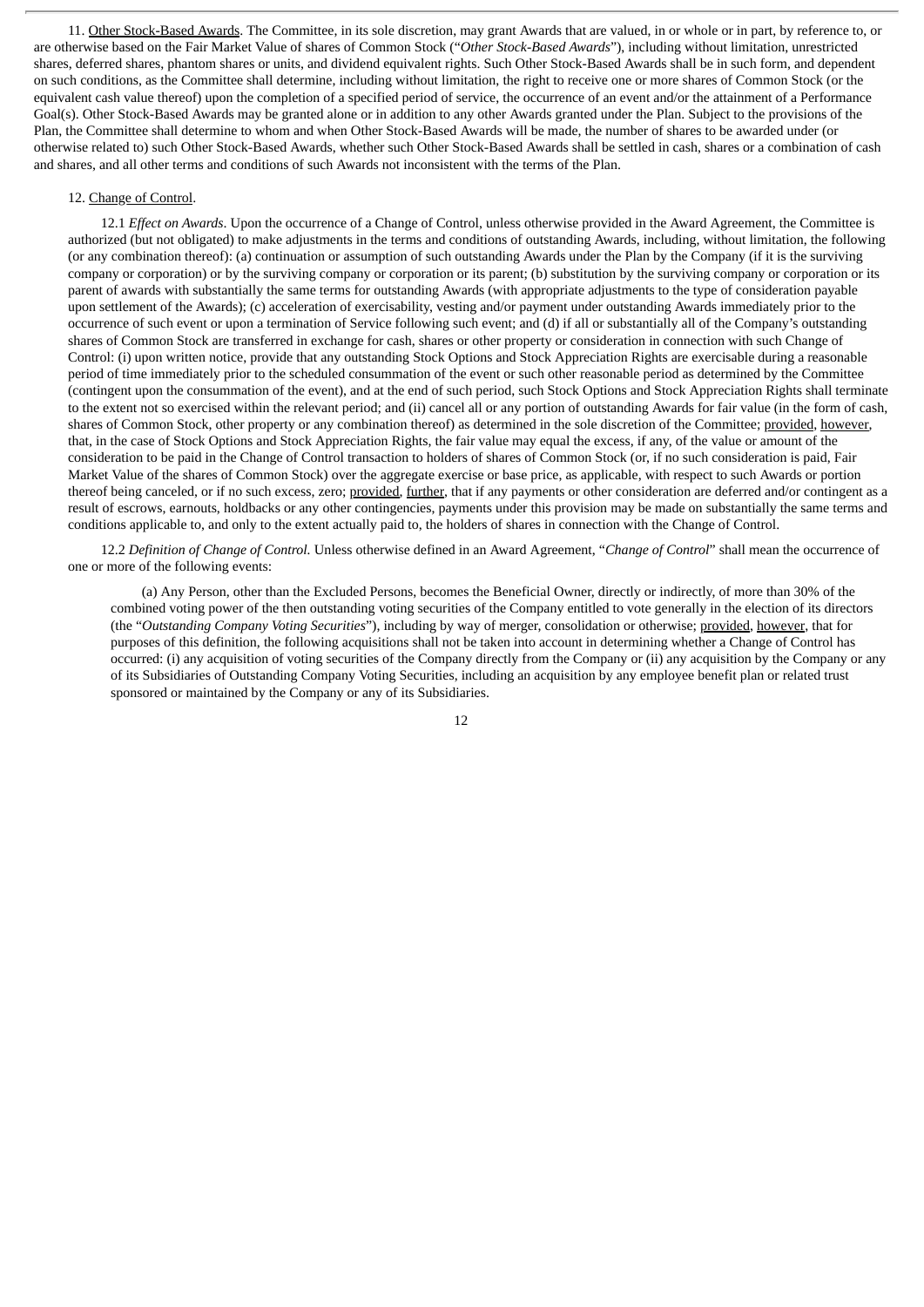(b) During any period of twelve (12) months, the following individuals (the "*Incumbent Directors*") cease for any reason to constitute a majority of the number of directors then serving on the Board: individuals who, on the Amendment Effective Date, constitute the Board and any new director (other than a director whose initial assumption of office is in connection with an actual or threatened election contest, including, but not limited to, a consent or proxy solicitation, relating to the election of directors of the Company by or on behalf of a Person other than the Board) whose appointment or election by the Board or nomination for election by the Company's stockholders was approved or recommended by a vote of at least a majority of the directors then still in office who either were directors on the Amendment Effective Date or whose appointment, election or nomination for election was previously so approved or recommended.

(c) Consummation of a reorganization, recapitalization, merger or consolidation involving the Company, unless, following such transaction: (i) any individuals and entities that were the Beneficial Owners of Outstanding Company Voting Securities immediately prior to such transaction are the Beneficial Owners, directly or indirectly, of more than 50% of the combined voting power of the outstanding voting securities entitled to vote generally in the election of directors (or election of members of a comparable governing body) of the entity resulting from the transaction ("successor entity") in substantially the same relative proportions as their ownership immediately prior to such transaction; (ii) no Person (excluding any successor entity, any Excluded Person or any employee benefit plan or related trust of the Company, such successor entity or any of their Subsidiaries) is the Beneficial Owner, directly or indirectly, of more than 30% of the combined voting power of the then outstanding voting securities entitled to vote generally in the election of directors (or comparable governing body) of the successor entity, except to the extent that such ownership existed prior to any such transaction; and (iii) at least a majority of the members of the board of directors (or comparable governing body) of the successor entity were Incumbent Directors (including persons deemed to be Incumbent Directors) at the time of the execution of the initial agreement or of the action of the Board providing for such transaction.

(d) The sale or disposition, in one or a series of related transactions, of all or substantially all of the assets of the Company to any Person that is not an Excluded Person.

Notwithstanding the foregoing, to the extent necessary to comply with Section 409A of the Code with respect to the payment of "nonqualified deferred compensation," "Change of Control" shall be limited to a "change in control event" as defined under Section 409A of the Code.

# 13. Forfeiture Events.

13.1 *General*. The Committee may specify in an Award Agreement at the time of the Award that the Participant's rights, payments and benefits with respect to an Award are subject to reduction, cancellation, forfeiture or recoupment upon the occurrence of certain specified events, in addition to any otherwise applicable vesting or performance conditions of an Award. Such events may include, without limitation, termination of Service for Cause; violation of Company policies; breach of noncompetition, non-solicitation, confidentiality or other restrictive covenants that may apply to the Participant; or other conduct by the Participant that is detrimental to the business or reputation of the Company.

## 13.2 *Termination for Cause*.

(a) *Treatment of Awards*. Unless otherwise provided by the Committee and set forth in an Award Agreement, if (i) a Participant's Service with the Company or any Subsidiary shall be terminated for Cause or (ii) after termination of Service for any other reason, the Committee determines in its reasonable discretion that after termination, the Participant engaged in conduct that violated any continuing obligation or duty of the Participant in respect of the Company or any Subsidiary, such Participant's rights, payments and benefits with respect to an Award shall be subject to cancellation, forfeiture and/or recoupment, as provided in Section 13.3 below. The Company shall have the power to determine whether the Participant has been terminated for Cause, the date upon which such termination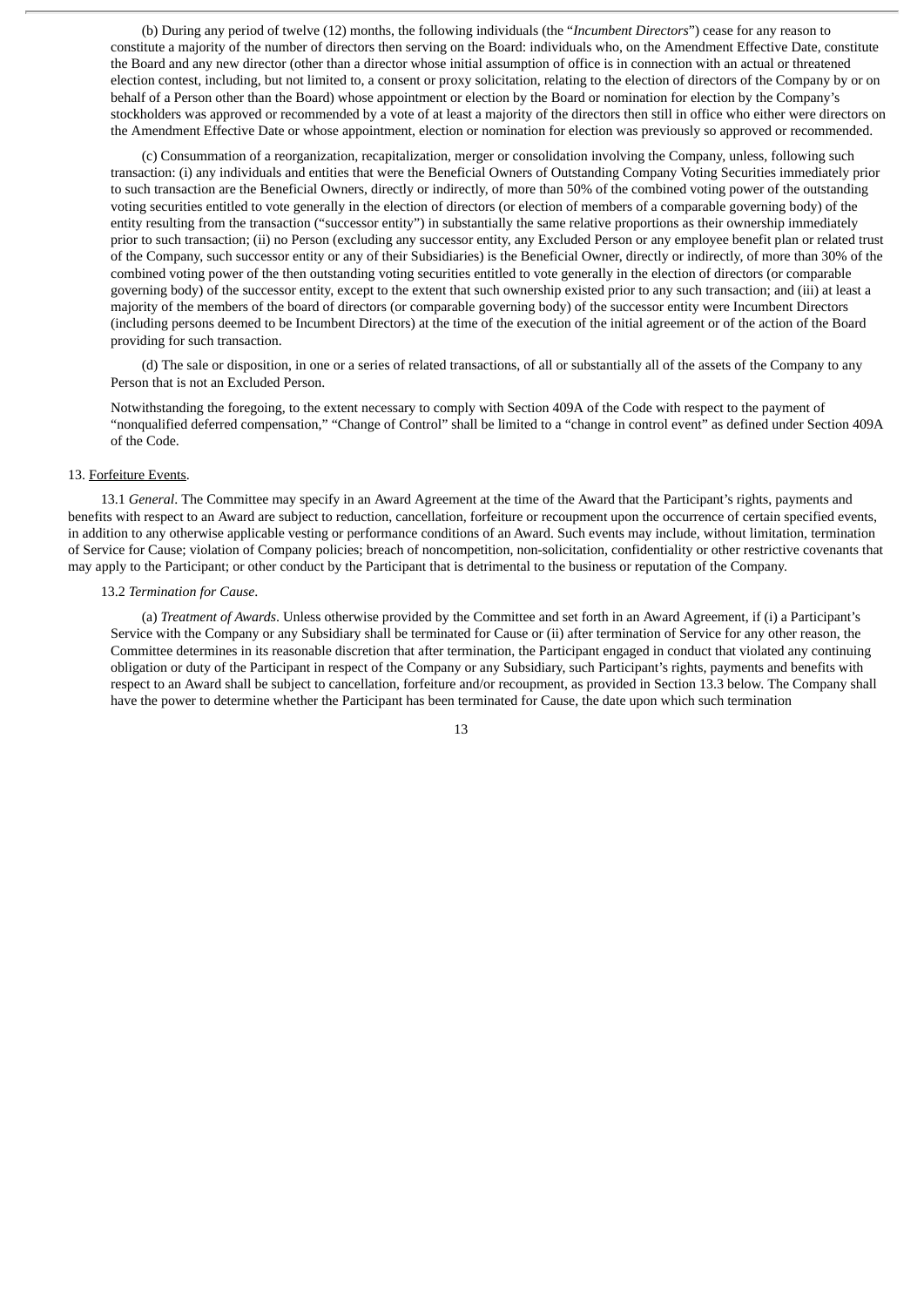for Cause occurs and whether the Participant engaged in conduct that violated any continuing obligation or duty of the Participant in respect of the Company or any Subsidiary. Any such determination shall be final, conclusive and binding upon all Persons. In addition, if the Company shall reasonably determine that a Participant has committed or may have committed any act which could constitute the basis for a termination of such Participant's Service for Cause or violates any continuing obligation or duty of the Participant in respect of the Company or any Subsidiary, the Company may suspend the Participant's rights to exercise any Stock Option or Stock Appreciation Right, receive any payment or vest in any right with respect to any Award pending a determination by the Company of whether an act or omission could constitute the basis for a termination for Cause as provided in this Section 13.2.

(b) *Definition of Cause*. Unless otherwise defined in an Award Agreement, "*Cause*" shall mean any of the following, as determined by the Board: the Participant's: (i) failure, refusal or neglect to perform his or her job functions, or to follow the lawful directives of the Company or its Subsidiaries (other than by reason of a physical or mental impairment); (ii) commission of any felony or commission of a non-felony crime involving moral turpitude; (iii) embezzlement, misappropriation or fraud, whether or not related to the Participant's employment with the Company or its Subsidiaries; (iv) engagement in dishonesty or misconduct which has negatively reflected on the public reputation of the Company or its Subsidiaries; (v) violation of any material policy of the Company or its Subsidiaries; (vi) breach of the restrictive covenants contained in any agreement between the Participant and the Company or any Subsidiary; or (vii) material breach of any obligation under any written agreement between the Participant and the Company or any Subsidiary. Any voluntary termination of Service or other engagement by the Participant in anticipation of an involuntary termination of the Participant's Service for Cause shall be deemed to be a termination for "Cause." Notwithstanding the foregoing, in the event that a Participant is party to an employment, consulting, severance or other service-related agreement with the Company or any of its affiliates and such agreement contains a definition of "Cause," the definition of "Cause" set forth above shall be deemed replaced and superseded, with respect to such Participant, by the definition of "Cause" used in such agreement.

# 13.3 *Right of Recapture*.

(a) *General*. If at any time within one year (or such longer time specified in an Award Agreement or other agreement with a Participant or policy applicable to the Participant) after the date on which a Participant exercises a Stock Option or Stock Appreciation Right or on which a Restricted Stock Award, Restricted Stock Unit or Other-Stock Based Award vests or becomes payable or on which a Cash Performance Award is paid to a Participant, or on which income otherwise is realized by a Participant in connection with an Award, (i) a Participant's Service is terminated for Cause, (ii) the Committee determines in its discretion that the Participant is subject to any recoupment of benefits pursuant to the Company's compensation recovery, "clawback" or similar policy, as may be in effect from time to time, or (iii) after a Participant's Service terminates for any other reason, the Committee determines in its discretion either that, (1) during the Participant's period of Service, the Participant engaged in an act or omission which would have warranted termination of the Participant's Service for Cause or (2) after a Participant's termination of Service, the Participant engaged in conduct that materially violated any continuing obligation or duty of the Participant in respect of the Company or any Subsidiary, then any gain realized by the Participant from the exercise, vesting, payment or other realization of income by the Participant in connection with an Award, shall be paid by the Participant to the Company upon notice from the Company, subject to applicable law. Such gain shall be determined as of the date or dates on which the gain is realized by the Participant, without regard to any subsequent change in the Fair Market Value of a share of Common Stock. To the extent not otherwise prohibited by law, the Company shall have the right to offset such gain against any amounts otherwise owed to the Participant by the Company (whether as wages, vacation pay or pursuant to any benefit plan or other compensatory arrangement).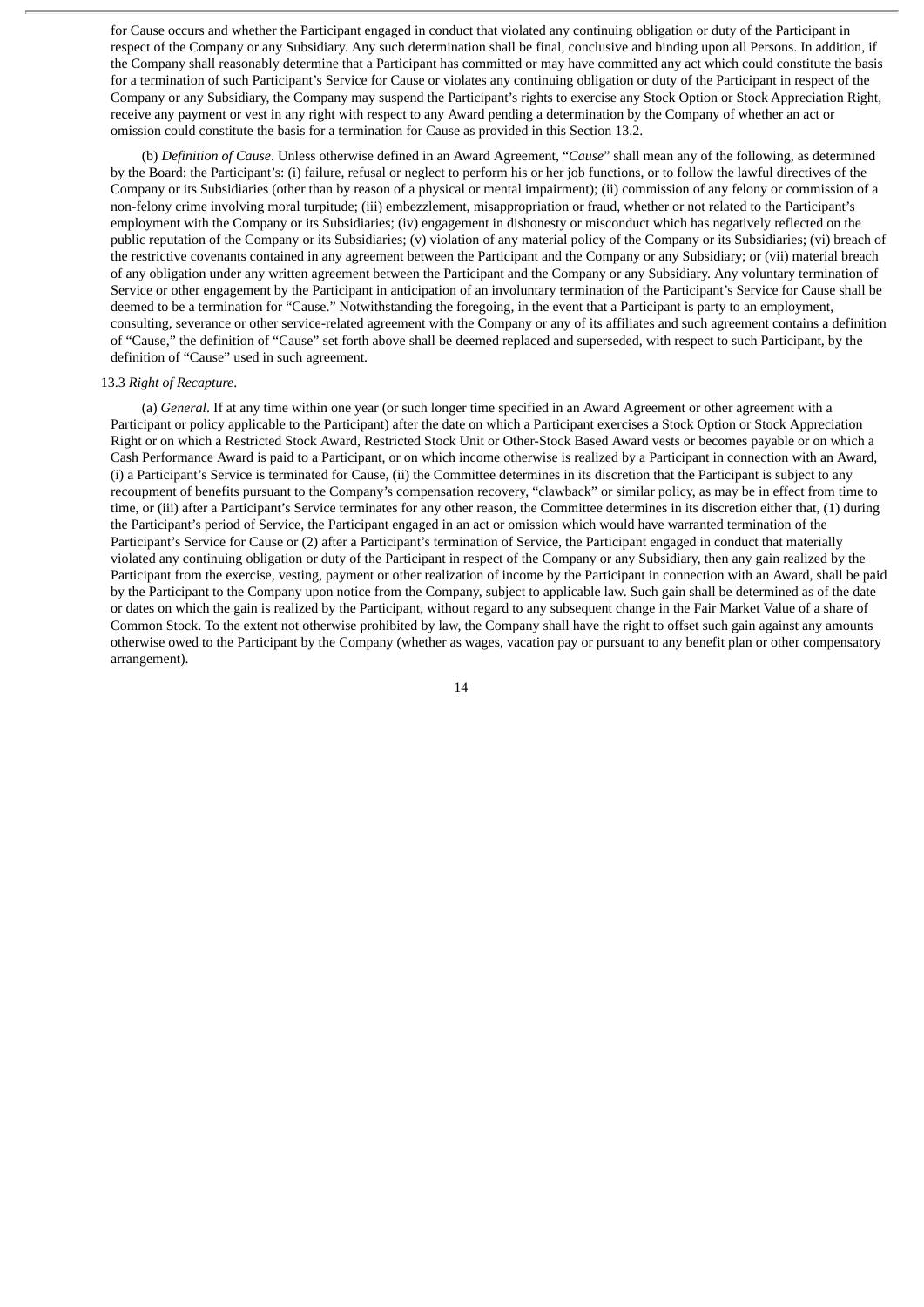(b) A*ccounting Restatement*. If a Participant receives compensation pursuant to an Award under the Plan (whether a Stock Option, Cash Performance Award or otherwise) based on financial statements that are subsequently required to be restated in a way that would decrease the value of such compensation, the Participant will, to the extent not otherwise prohibited by law, upon the written request of the Company, forfeit and repay to the Company the difference between what the Participant received and what the Participant should have received based on the accounting restatement, in accordance with (i) the Company's compensation recovery, "clawback" or similar policy, as may be in effect from time to time and (ii) any compensation recovery, "clawback" or similar policy made applicable by law including the provisions of Section 945 of the Dodd-Frank Wall Street Reform and Consumer Protection Act and the rules, regulations and requirements adopted thereunder by the Securities and Exchange Commission and/or any national securities exchange on which the Company's equity securities may be listed (clauses (i) and (ii), the "*Policy*"). Each Award granted hereunder shall be subject to the Policy, and all incentive-based compensation payable pursuant to such Award shall be subject to forfeiture and repayment pursuant to the terms of the Policy.

14. Transfer, Leave of Absence, Etc. For purposes of the Plan, except as otherwise determined by the Committee, the following events shall not be deemed a termination of Service: (a) a transfer to the employment of the Company from a Subsidiary or from the Company to a Subsidiary, or from one Subsidiary to another; or (b) an approved leave of absence for military service or sickness, a leave of absence where the employee's right to re-employment is guaranteed either by a statute or by contract or under the policy pursuant to which the leave of absence was granted, a leave of absence for any other purpose approved by the Company or if the Committee otherwise so provides in writing.

#### 15. General Provisions.

15.1 *Status of Plan*. The Committee may authorize the creation of trusts or other arrangements to meet the Company's obligations to deliver shares of Common Stock or make payments with respect to Awards.

15.2 *Award Agreement*. An Award under the Plan shall be evidenced by an Award Agreement in a written or electronic form approved by the Committee setting forth the number of shares of Common Stock or Restricted Stock Units subject to the Award, the exercise price, base price or purchase price of the Award, the time or times at which an Award will become vested, exercisable or payable and the term of the Award. The Award Agreement also may set forth the effect on an Award of (i) a Change of Control and/or (ii) a termination of Service under certain circumstances. The Award Agreement shall be subject to and incorporate, by reference or otherwise, all of the applicable terms and conditions of the Plan, and also may set forth other terms and conditions applicable to the Award as determined by the Committee consistent with the limitations of the Plan. The grant of an Award under the Plan shall not confer any rights upon the Participant holding such Award other than such terms, and subject to such conditions, as are specified in the Plan as being applicable to such type of Award (or to all Awards) or as are expressly set forth in the Award Agreement. The Committee need not require the execution of an Award Agreement by a Participant, in which case, acceptance of the Award by the Participant shall constitute agreement by the Participant to the terms, conditions, restrictions and limitations set forth in the Plan and the Award Agreement as well as the administrative guidelines of the Company in effect from time to time. In the event of any conflict between the provisions of the Plan and any Award Agreement, the provisions of the Plan shall supersede and control.

15.3 *No Assignment or Transfer; Beneficiaries*. Except as provided in Section 6.6 hereof or as otherwise determined by the Committee, Awards under the Plan shall not be assignable or transferable by the Participant, and shall not be subject in any manner to assignment, alienation, pledge, encumbrance or charge. Notwithstanding the foregoing, in the event of the death of a Participant, except as otherwise provided by the Committee in an Award Agreement, an outstanding Award may be exercised by or shall become payable to the legatee or legatees of such Award designated under the Participant's last will or by such Participant's executors, personal representatives or distributees of such Award in accordance with the Participant's will or the laws of descent and distribution. The Committee may provide in the terms of an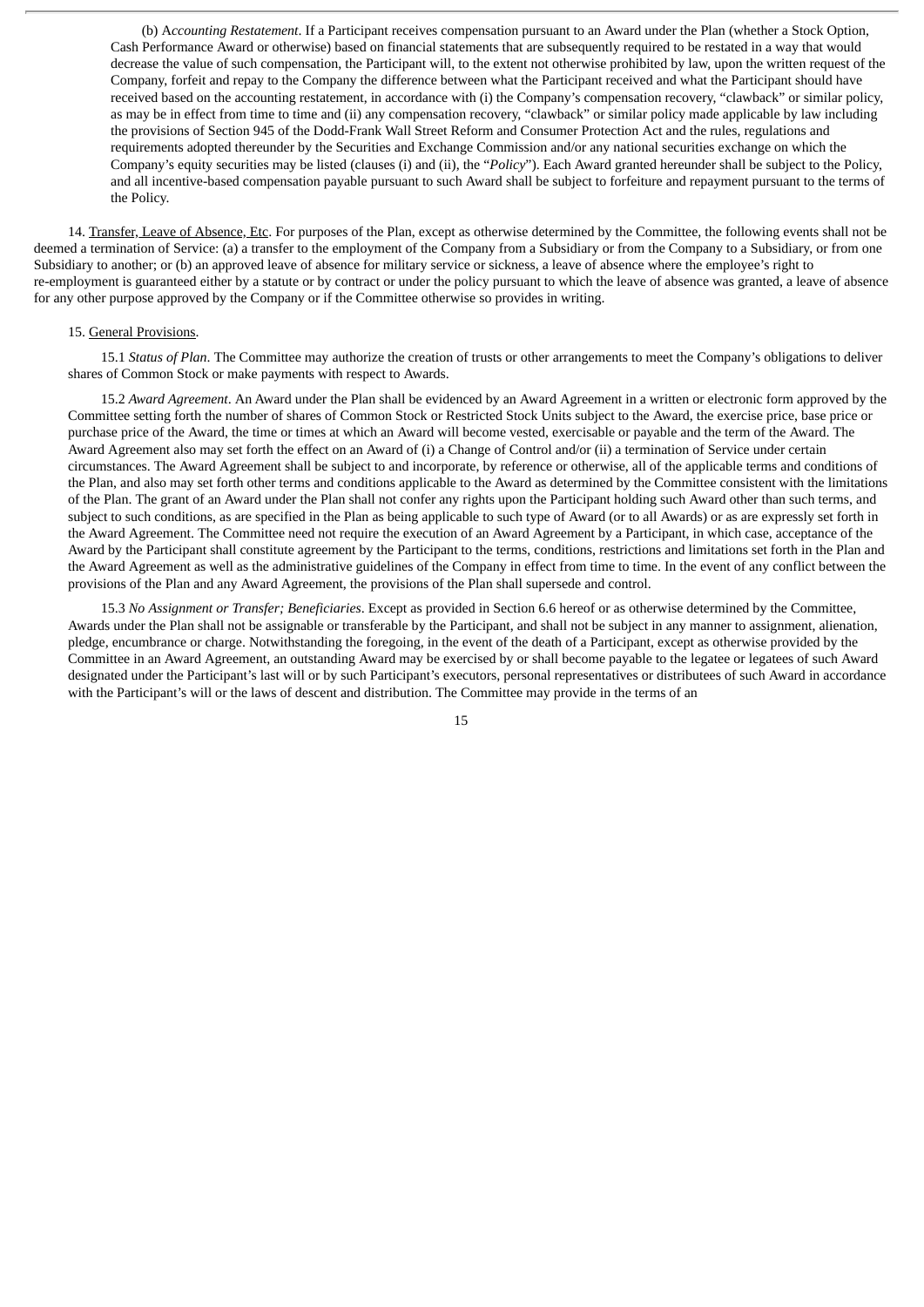Award Agreement or in any other manner prescribed by the Committee that the Participant shall have the right to designate a beneficiary or beneficiaries who shall be entitled to any rights, payments or other benefits specified under an Award following the Participant's death.

15.4 *Deferrals of Payment*. The Committee may in its discretion permit a Participant to defer the receipt of payment of cash or delivery of shares of Common Stock that would otherwise be due to the Participant by virtue of the exercise of a right or the satisfaction of vesting or other conditions with respect to an Award; provided, however, that such discretion shall not apply in the case of a Stock Option or Stock Appreciation Right. If any such deferral is to be permitted by the Committee, the Committee shall establish rules and procedures relating to such deferral in a manner intended to comply with the requirements of Section 409A of the Code, including, without limitation, the time when an election to defer may be made, the time period of the deferral and the events that would result in payment of the deferred amount, the interest or other earnings attributable to the deferral and the method of funding, if any, attributable to the deferred amount.

15.5 *No Right to Employment or Continued Service*. Nothing in the Plan, in the grant of any Award or in any Award Agreement shall confer upon any Eligible Person or any Participant any right to continue in the Service of the Company or any of its Subsidiaries or interfere in any way with the right of the Company or any of its Subsidiaries to terminate the Service of an Eligible Person or a Participant for any reason or no reason at any time.

15.6 *Rights as Stockholder*. A Participant shall have no rights as a holder of shares of Common Stock with respect to any unissued securities covered by an Award until the date the Participant becomes the holder of record of such securities. Except as provided in Section 4.5 hereof, no adjustment or other provision shall be made for dividends or other stockholder rights, except to the extent that the Award Agreement provides for dividend payments or dividend equivalent rights. The Committee may determine in its discretion the manner of delivery of Common Stock to be issued under the Plan, which may be by delivery of stock certificates, electronic account entry into new or existing accounts or any other means as the Committee, in its discretion, deems appropriate. The Committee may require that the stock certificates (if any) be held in escrow by the Company for any shares of Common Stock or cause the shares to be legended in order to comply with the securities laws or other applicable restrictions, or, should the shares of Common Stock be represented by book or electronic account entry rather than a certificate, the Committee may take such steps to restrict transfer of the shares of Common Stock as the Committee considers necessary or advisable.

15.7 *Trading Policy and Other Restrictions.* Stock Option exercises and other transactions involving Awards under the Plan shall be subject to the Company's insider trading policy as may be in effect from time to time, and other restrictions, terms and conditions established by the Committee or by applicable law, including any other applicable policies set by the Committee from time to time.

15.8 *Section 16 Participants*. With respect to Participants subject to Section 16 of the Exchange Act, transactions under the Plan are intended to comply with all applicable conditions of Rule 16b-3 or its successors under the Exchange Act. The Plan and Awards granted hereunder to any Participants subject to Section 16 of the Exchange Act shall be deemed amended to the extent necessary to conform to the applicable conditions of Rule 16b-3 or its successors under the Exchange Act.

#### 15.9 *Section 409A Compliance*.

(a) To the extent applicable, it is intended that the Plan and all Awards hereunder comply with, or be exempt from, the requirements of Section 409A of the Code and the Treasury Regulations and other guidance issued thereunder, and that the Plan and all Award Agreements shall be interpreted and applied by the Committee in a manner consistent with this intent in order to avoid the imposition of any additional tax under Section 409A of the Code. In the event that any (i) provision of the Plan or an Award Agreement, (ii) Award, payment, transaction or (iii) other action or arrangement contemplated by the provisions of the Plan is determined by the Committee to not comply with the applicable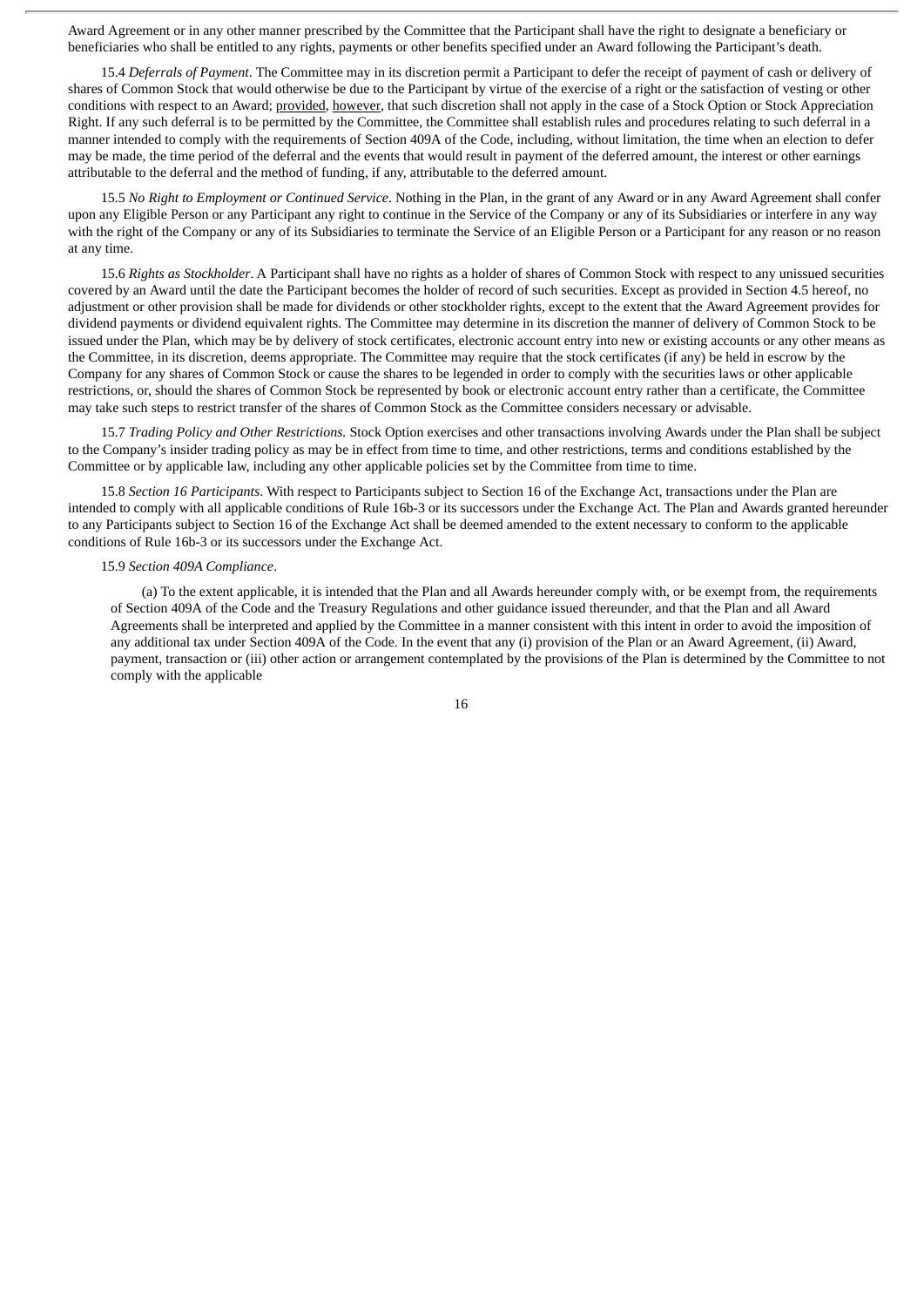requirements of Section 409A of the Code and the Treasury Regulations and other guidance issued thereunder, the Committee shall have the authority to take such actions and to make such changes to the Plan or an Award Agreement as the Committee deems necessary to comply with such requirements.

(b) No payment that constitutes deferred compensation under Section 409A of the Code that would otherwise be made under the Plan or an Award Agreement upon a termination of Service will be made or provided unless and until such termination is also a "separation from service," as determined in accordance with Section 409A of the Code. Notwithstanding the foregoing or anything elsewhere in the Plan or an Award Agreement to the contrary, if a Participant is a "specified employee" as defined in Section 409A of the Code at the time of termination of Service with respect to an Award, then solely to the extent necessary to avoid the imposition of any additional tax under Section 409A of the Code, the commencement of any payments or benefits under the Award shall be deferred until the date that is six months plus one day following the date of the Participant's termination of Service or, if earlier, the Participant's death (or such other period as required to comply with Section 409A). In no event whatsoever shall the Company be liable for any additional tax, interest or penalties that may be imposed on a Participant on account of Section 409A of the Code or any damages for failing to comply with Section 409A of the Code.

15.10 *Securities Law Compliance*. No shares of Common Stock will be issued or transferred pursuant to an Award unless and until all then applicable requirements imposed by Federal and state securities and other laws, rules and regulations and by any regulatory agencies having jurisdiction, and by any exchanges upon which the shares of Common Stock may be listed, have been fully met. As a condition precedent to the issuance of shares of Common Stock pursuant to the grant or exercise of an Award, the Company may require the Participant to take any reasonable action that the Company determines is necessary or advisable to meet such requirements. The Committee may impose such conditions on any shares of Common Stock issuable under the Plan as it may deem advisable, including, without limitation, restrictions under the Securities Act under the requirements of any exchange upon which such shares of the same class are then listed, and under any blue-sky or other securities laws applicable to such shares. The Committee may also require the Participant to represent and warrant at the time of issuance or transfer that the shares of Common Stock are being acquired solely for investment purposes and without any current intention to sell or distribute such shares.

15.11 *Substitute Awards in Corporate Transactions*. Nothing contained in the Plan shall be construed to limit the right of the Committee to grant Awards under the Plan in connection with the acquisition, whether by purchase, merger, consolidation or other corporate transaction, of the business or assets of any corporation or other entity. Without limiting the foregoing, the Committee may grant Awards under the Plan to an employee or director of another corporation who becomes an Eligible Person by reason of any such corporate transaction in substitution for awards previously granted by such corporation or entity to such person. The terms and conditions of the substitute Awards may vary from the terms and conditions that would otherwise be required by the Plan solely to the extent the Committee deems necessary for such purpose. Any such substitute awards shall not reduce the Share Reserve except as may otherwise be required under applicable law or the listing requirements of Nasdaq or other exchange or securities market on which the Common Stock is listed.

15.12 *Tax Withholding*. The Participant shall be responsible for payment of any taxes or similar charges required by law to be paid or withheld from an Award or an amount paid in satisfaction of an Award. Any required withholdings shall be paid by the Participant on or prior to the payment or other event that results in taxable income in respect of an Award. The Award Agreement may specify the manner in which the withholding obligation shall be satisfied with respect to the particular type of Award, which may include permitting the Participant to elect to satisfy the withholding obligation by tendering shares of Common Stock to the Company or having the Company withhold a number of shares of Common Stock having a value equal to the minimum statutory tax or as otherwise specified in an Award Agreement, or similar charge required to be paid or withheld.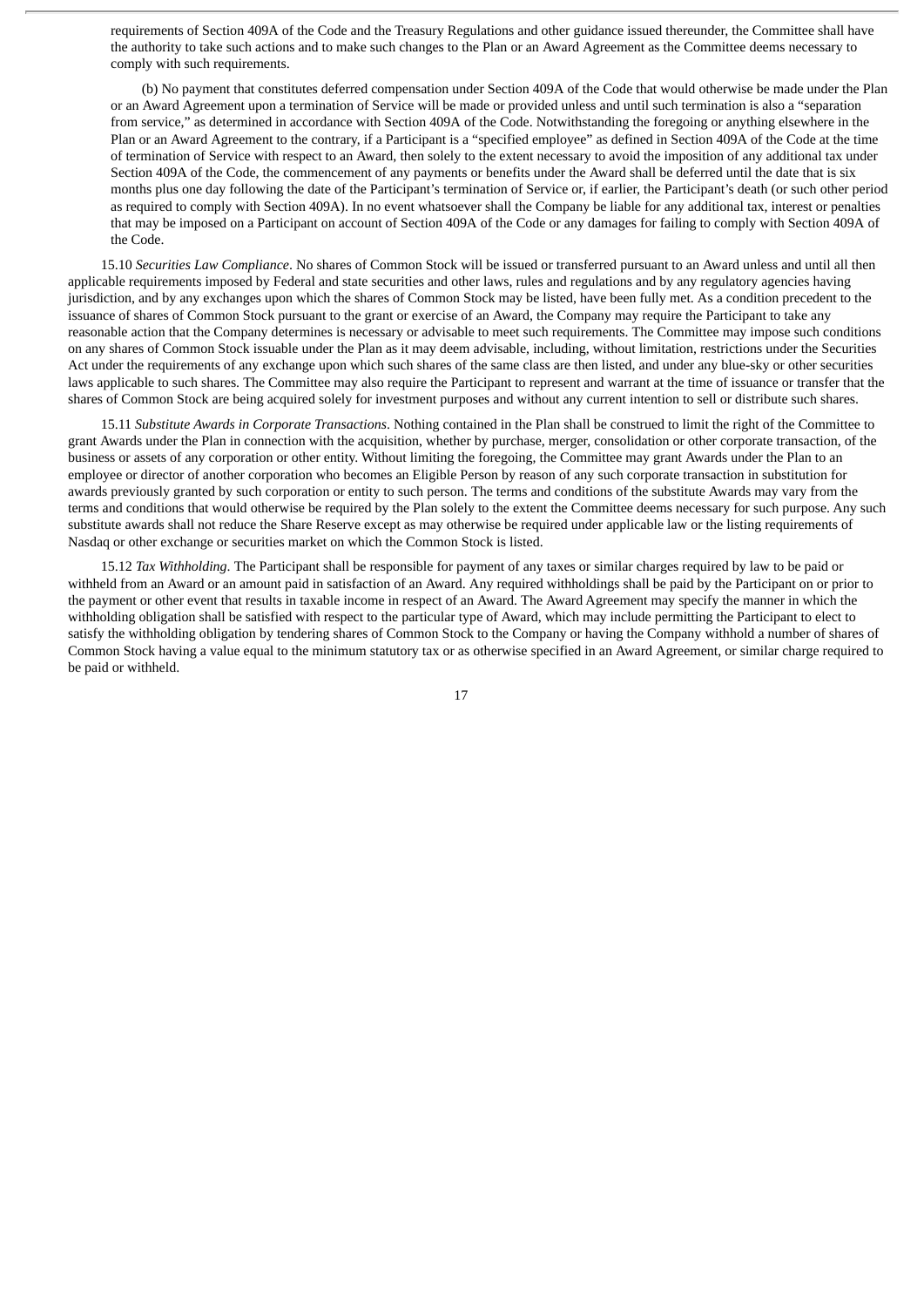15.13 *Unfunded Plan*. The approval of the Plan and any reservation of shares of Common Stock or cash amounts by the Company to discharge its obligations hereunder shall not be deemed to create a trust or other funded arrangement. Except upon the issuance of shares of Common Stock pursuant to an Award, any rights of a Participant under the Plan shall be those of a general unsecured creditor of the Company, and neither a Participant nor the Participant's permitted transferees or estate shall have any other interest in any assets of the Company by virtue of the Plan. Notwithstanding the foregoing, the Company shall have the right to implement or set aside funds in a grantor trust, subject to the claims of the Company's creditors or otherwise, to discharge its obligations under the Plan.

15.14 *Other Compensation and Benefit Plans*. The approval of the Plan shall not affect any other share incentive or other compensation plans in effect for the Company or any Subsidiary, nor shall the Plan preclude the Company from establishing any other forms of share incentive or other compensation or benefit program for employees of the Company or any Subsidiary. The amount of any compensation deemed to be received by a Participant pursuant to an Award shall not constitute includable compensation for purposes of determining the amount of benefits to which a Participant is entitled under any other compensation or benefit plan or program of the Company or a Subsidiary, including, without limitation, under any pension or severance benefits plan, except to the extent specifically provided by the terms of any such plan.

15.15 *Plan Binding on Transferees*. The Plan shall be binding upon the Company and its transferees and assigns, and the Participant and the Participant's executor, administrator and permitted transferees and beneficiaries.

15.16 *Severability*. If any provision of the Plan or any Award Agreement shall be determined to be illegal or unenforceable by any court of law in any jurisdiction, the remaining provisions hereof and thereof shall be severable and enforceable in accordance with their terms, and all provisions shall remain enforceable in any other jurisdiction.

15.17 *Governing Law*. The Plan and all rights hereunder shall be subject to and interpreted in accordance with the laws of the State of Delaware, without reference to the principles of conflicts of laws, and to applicable Federal or other securities laws.

15.18 *No Fractional Shares*. No fractional shares of Common Stock shall be issued or delivered pursuant to the Plan or any Award, and the Committee shall determine whether cash, other securities or other property shall be paid or transferred in lieu of any fractional shares of Common Stock or whether such fractional shares or any rights thereto shall be canceled, terminated or otherwise eliminated.

15.19 *No Guarantees Regarding Tax Treatment*. Neither the Company nor the Committee make any guarantees to any person regarding the tax treatment of Awards or payments made under the Plan. Neither the Company nor the Committee has any obligation to take any action to prevent the assessment of any tax on any person with respect to any Award under Section 409A of the Code, Section 4999 of the Code or otherwise, and neither the Company nor the Committee shall have any liability to a person with respect thereto.

15.20 *Data Protection*. By participating in the Plan, each Participant consents to the collection, processing, transmission and storage by the Company, its Subsidiaries and any third-party administrators of any data of a professional or personal nature for the purpose of administering the Plan.

15.21 *Awards to Non-U.S. Participants.* To comply with the laws in countries other than the United States in which the Company or any of its Subsidiaries or affiliates operates or has employees, Non-Employee Directors, consultants or other personal service providers, the Committee, in its sole discretion, shall have the power and authority to (i) modify the terms and conditions of any Award granted to Participants outside the United States to comply with applicable local laws, (ii) take any action, before or after an Award is made, that it deems advisable to obtain approval or comply with any necessary local government regulatory exemptions or approvals and (iii) establish subplans and modify exercise procedures and other terms and procedures, to the extent such actions may be necessary or advisable. Any subplans and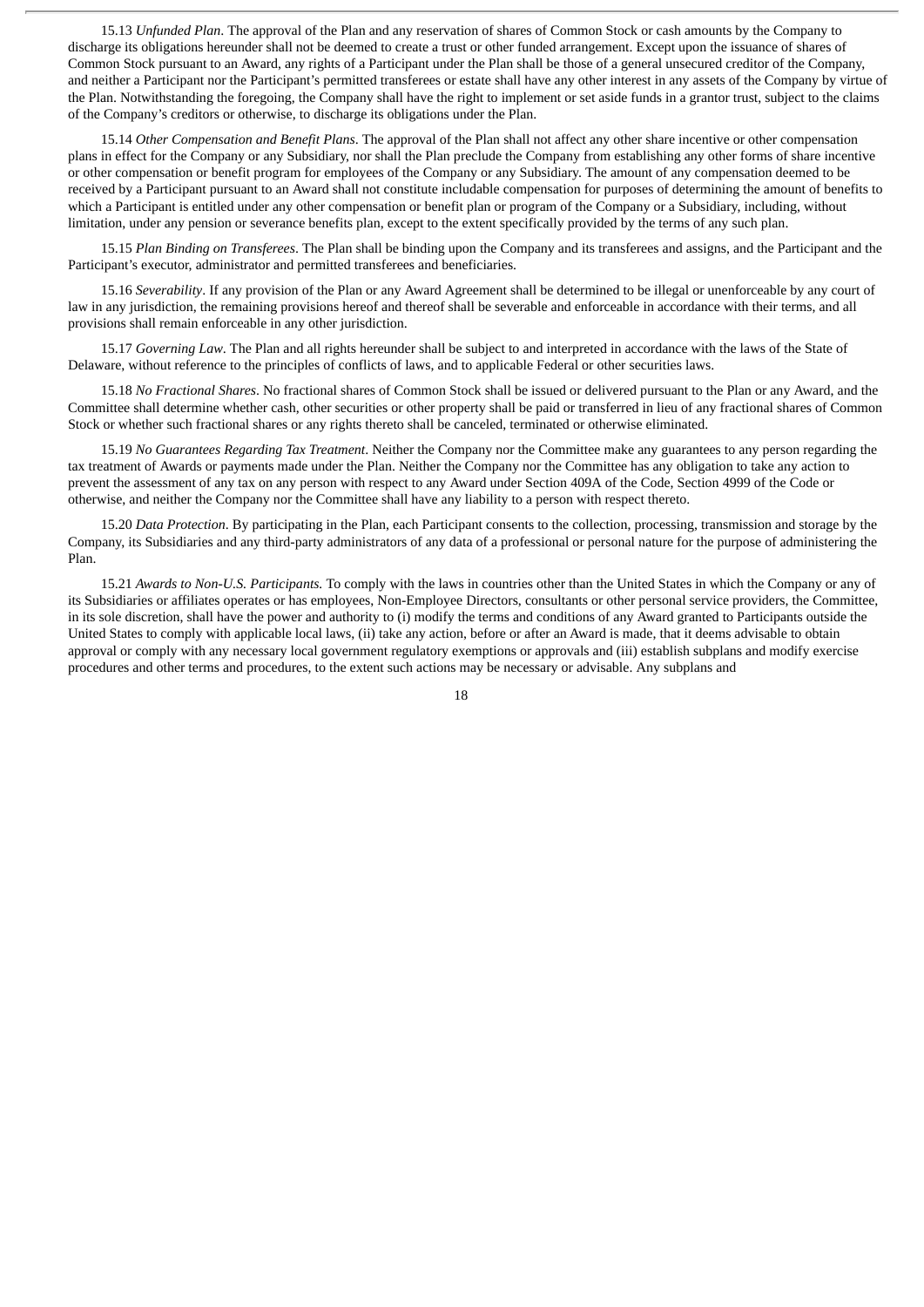modifications to Plan terms and procedures established under this Section 15.21 by the Committee shall be attached to this Plan document as appendices.

#### 16. Term; Amendment and Termination; Stockholder Approval; Arbitration.

16.1 *Term*. The Plan was originally effective as of the Effective Date. The Plan is being amended and restated as of the Amendment Effective Date, subject to the approval by the stockholders of the Company. Subject to Section 16.2 hereof, the Plan shall terminate on the tenth anniversary of the Amendment Effective Date.

16.2 *Amendment and Termination*. The Board may from time to time and in any respect, amend, modify, suspend or terminate the Plan; provided, however, that no amendment, modification, suspension or termination of the Plan shall materially and adversely affect any Award theretofore granted without the consent of the Participant or the permitted transferee of the Award. The Board may seek the approval of any amendment, modification, suspension or termination by the Company's stockholders to the extent it deems necessary in its discretion for purposes of compliance with applicable law or for any other purpose, and shall seek such approval to the extent it deems necessary in its discretion to comply with applicable law or listing requirements of Nasdaq or other exchange or securities market. Notwithstanding the foregoing, the Board shall have broad authority to amend the Plan or any Award under the Plan without the consent of a Participant to the extent it deems necessary or desirable in its discretion to comply with or to take into account changes in, or interpretations of, applicable tax laws, securities laws, employment laws, accounting rules and other applicable laws, rules and regulations.

16.3 *No Repricing of Options or Stock Appreciation Rights*. Except in connection with a corporate transaction involving the Company (including, without limitation, any stock dividend, distribution (whether in the form of cash, Common Stock, other securities or property), stock split, extraordinary cash dividend, recapitalization, change in control, reorganization, merger, consolidation, split-up, spin-off, combination, repurchase or exchange of shares of Common Stock or other securities, or similar transactions), the Company may not, without obtaining stockholder approval, (i) amend the terms of outstanding Stock Options or Stock Appreciation Rights to reduce the exercise price of such outstanding Stock Options or base price of such Stock Appreciation Rights, (ii) cancel outstanding Stock Options or Stock Appreciation Rights in exchange for Stock Options or Stock Appreciation Rights with an exercise price or base price, as applicable, that is less than the exercise price or base price of the original Stock Options or Stock Appreciation Rights, or (iii) cancel outstanding Stock Options or Stock Appreciation Rights with an exercise price or base price, as applicable, above the current stock price in exchange for cash or other securities.

16.4 *Arbitration*. Any dispute, controversy or claim arising out of or relating to the Plan that cannot be resolved by the Participant on the one hand and the Company on the other, shall be submitted to arbitration in the State of Kansas under the National Rules for the Resolution of Employment Disputes of the American Arbitration Association; provided, however, that any such submission by the Participant must be made within one year of the date of the events giving rise to such dispute, controversy or claim. The determination of the arbitrator shall be conclusive and binding on the Company and the Participant, and judgment may be entered on the arbitrator's award in any court having jurisdiction. The expenses of such arbitration shall be borne by the Company; provided, however, that each party shall bear its own legal expenses.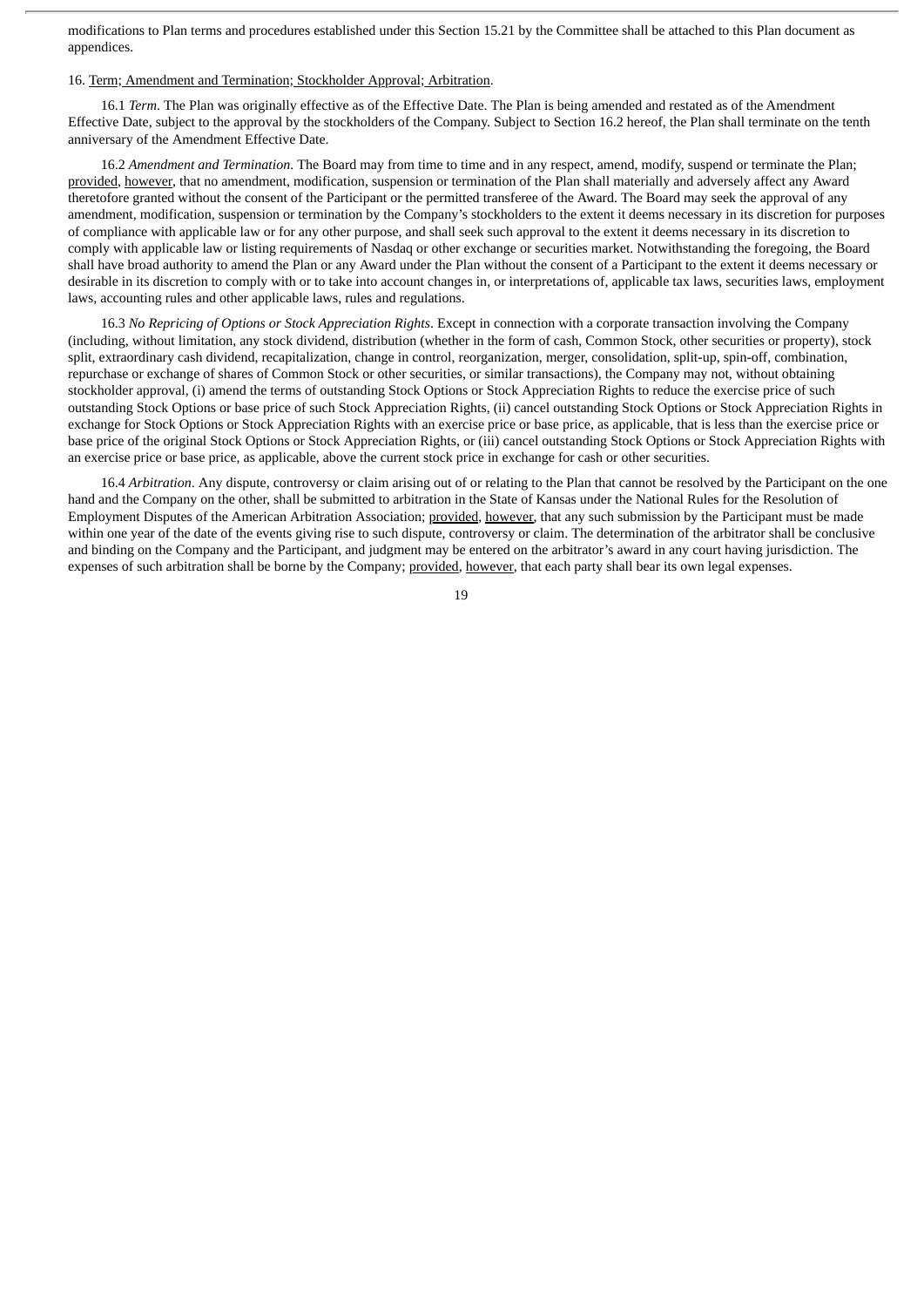# **HOSTESS BRANDS, INC. 2022 EMPLOYEE STOCK PURCHASE PLAN** *Effective as of June 8, 2022*

#### <span id="page-24-0"></span>I. PURPOSE OF THE PLAN

This Hostess Brands, Inc. 2022 Employee Stock Purchase Plan (the "*Plan*") is intended to promote the interests of the Company by providing eligible employees with the opportunity to acquire a proprietary interest in the Company through participation in a payroll-deduction based employee stock purchase plan intended to meet the requirements of section 423 of the Code.

Capitalized terms herein shall have the meanings assigned to such terms in Article XII.

#### II. ADMINISTRATION OF THE PLAN

A. The Plan Administrator shall have full authority to interpret and construe any provision of the Plan and to adopt such rules and regulations for administering the Plan as it may deem necessary or appropriate in order to implement the Plan or to comply with the requirements of section 423 of the Code. Decisions of the Plan Administrator shall be final and binding on all parties having an interest in the Plan.

B. The Plan Administrator may authorize one or more offerings under the Plan that are not designed to comply with the requirements of Code Section 423 but with the requirements of the foreign jurisdictions in which those offerings are conducted. Such offerings shall be separate from any offerings designed to comply with the Code Section 423 requirements but may be conducted concurrently with those offerings. In no event, however, shall the terms and conditions of any offering contravene the express limitations and restrictions of the Plan, and to the extent required by Code Section 423, the participants in each separate offering shall have equal rights and privileges under that offering in accordance with the requirements of Section 423(b)(5) of the Code and the applicable Treasury Regulations thereunder.

C. Notwithstanding any provision to the contrary in the Plan, the Plan Administrator may adopt such sub-plans relating to the operation and administration of the Plan to accommodate the specific requirements of local laws and procedures for jurisdictions outside of the United States.

# III. STOCK SUBJECT TO PLAN; CONDITIONS TO ISSUANCE OF COMMON STOCK

A. The stock purchasable under the Plan shall be shares of authorized but unissued or reacquired Common Stock, including shares of Common Stock purchased on the open market. The maximum number of shares of Common Stock which may be issued over the term of the Plan shall not exceed 3,000,000 shares as of the Effective Date.

B. Should any change be made to the Common Stock by reason of any stock split, stock dividend, recapitalization, reorganization, merger, consolidation, combination of shares, exchange of shares, spin-off transaction or other change affecting the outstanding Common Stock as a class without the Company's receipt of consideration, or should the value of outstanding shares of Common Stock be substantially reduced as a result of a spin-off transaction or an extraordinary dividend or distribution, appropriate adjustments shall be made to (i) the maximum number and class of securities issuable under the Plan, (ii) the maximum number and class of securities purchasable per Participant on any one Purchase Date and (iii) the number and class of securities and the price per share in effect under each outstanding purchase right in order to prevent the dilution or enlargement of benefits thereunder.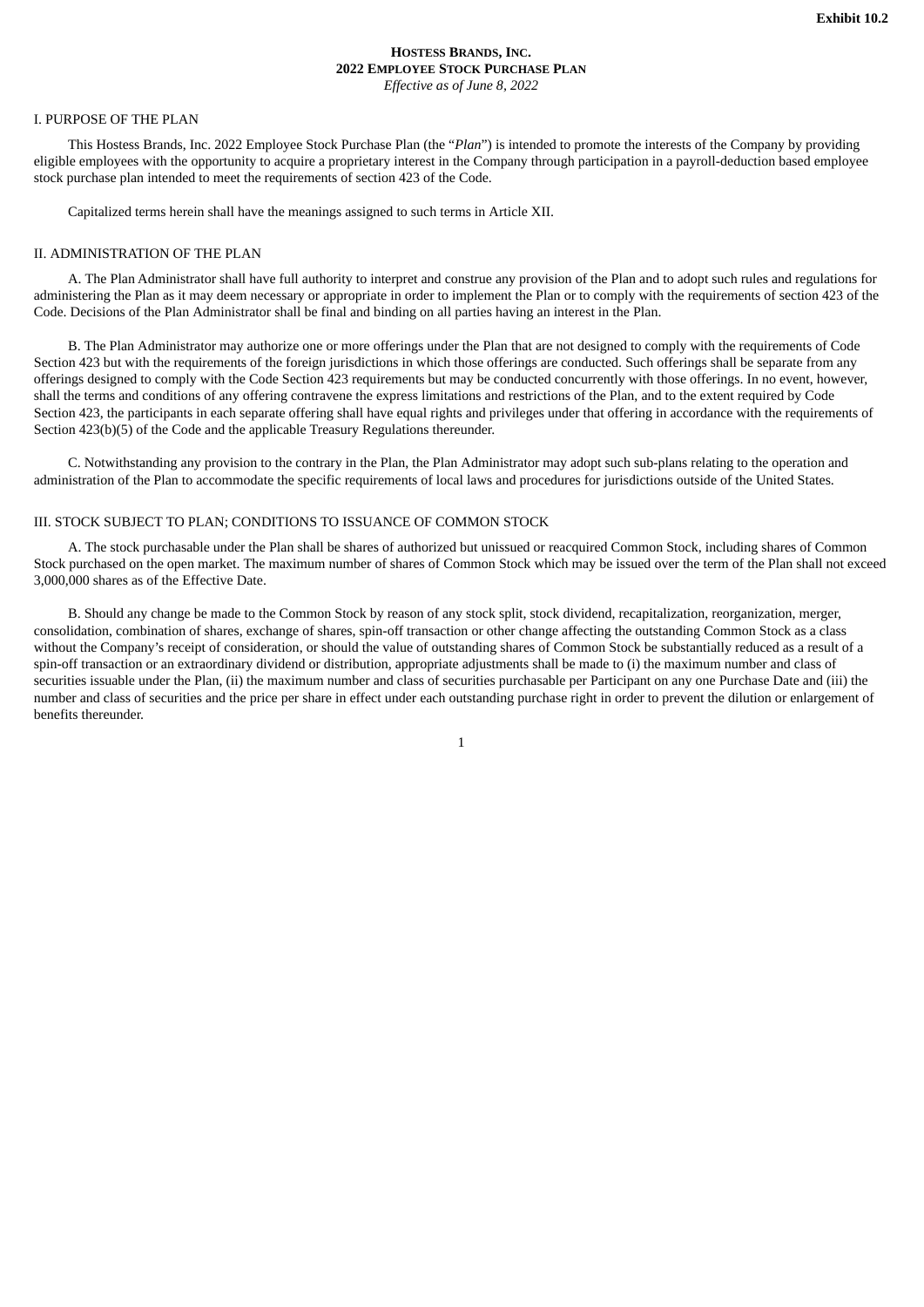C. The Company shall not be required to issue or deliver any certificate or certificates for, or make any book entries evidencing, shares of Common Stock purchased upon the exercise of rights under the Plan prior to fulfillment of all of the following conditions:

(i) The admission of such shares of Common Stock to listing on all stock exchanges, if any, on which the Common Stock is then listed;

(ii) The completion of any registration or other qualification of such shares of Common Stock under any state or federal law or under the rulings or regulations of the Securities and Exchange Commission or any other governmental regulatory body that the Plan Administrator shall, in its absolute discretion, deem necessary or advisable;

(iii) The obtaining of any approval or other clearance from any state or federal governmental agency that the Administrator shall, in its absolute discretion, determine to be necessary or advisable;

(iv) The payment to the Company of all amounts that it is required to withhold under federal, state or local law upon exercise of the rights, if any; and

(v) The lapse of such reasonable period of time following the exercise of the rights as the Administrator may from time to time establish for reasons of administrative convenience.

# IV. PURCHASE/HOLDING PERIODS

A. Shares of Common Stock shall be offered for purchase under the Plan through a series of successive purchase periods until such time as (i) the maximum number of shares of Common Stock available for issuance under the Plan shall have been purchased or (ii) the Plan shall have been sooner terminated.

B. Except as otherwise provided in Section X or as otherwise provided by the Plan Administrator, each purchase period shall have a duration of six (6) months, and in no event greater than twenty-seven (27) months. The Enrollment Date and Purchase Date for each purchase period shall be established by the Plan Administrator from time to time.

#### V. ELIGIBILITY

A. Each individual who (i) is an Eligible Employee on the Enrollment Date and (ii) has completed thirty (30) days of service (or such other period of service as determined by the Plan Administrator) with the Company or any Corporate Affiliate prior to such Enrollment Date shall be eligible to participate in the Plan for that purchase period on such Enrollment Date.

B. Each U.S. corporation that is a Corporate Affiliate as of the Effective Date has been designated as a Participating Company. Each U.S. corporation that becomes a Corporate Affiliate after the Effective Date shall automatically become a Participating Company effective as of the Enrollment Date of the first purchase period coincident with or next following the date on which it becomes such a Corporate Affiliate, unless the Plan Administrator determines otherwise prior to the Enrollment Date of that purchase period. Any other corporation that is a Corporate Affiliate as of the Effective Date or becomes a Corporate Affiliate after the Effective Date and any Corporate Affiliate whose participation in the Plan is delayed by the Plan Administrator under the preceding sentence shall become a Participating Company when authorized by the Plan Administrator to extend the benefits of the Plan to its Eligible Employees.

C. To participate in the Plan for a particular purchase period, the Eligible Employee must complete and submit enrollment forms prescribed by the Plan Administrator (including a payroll deduction authorization and Stock Purchase Agreement) in accordance with enrollment procedures prescribed by the Plan Administrator (which may include accessing a third party administrator's website and enrolling electronically) on or before the Enrollment Date of the purchase period. Unless otherwise specified by the Plan Administrator, once an Eligible Employee timely submits the properly completed enrollment forms, such Eligible Employee's participation in the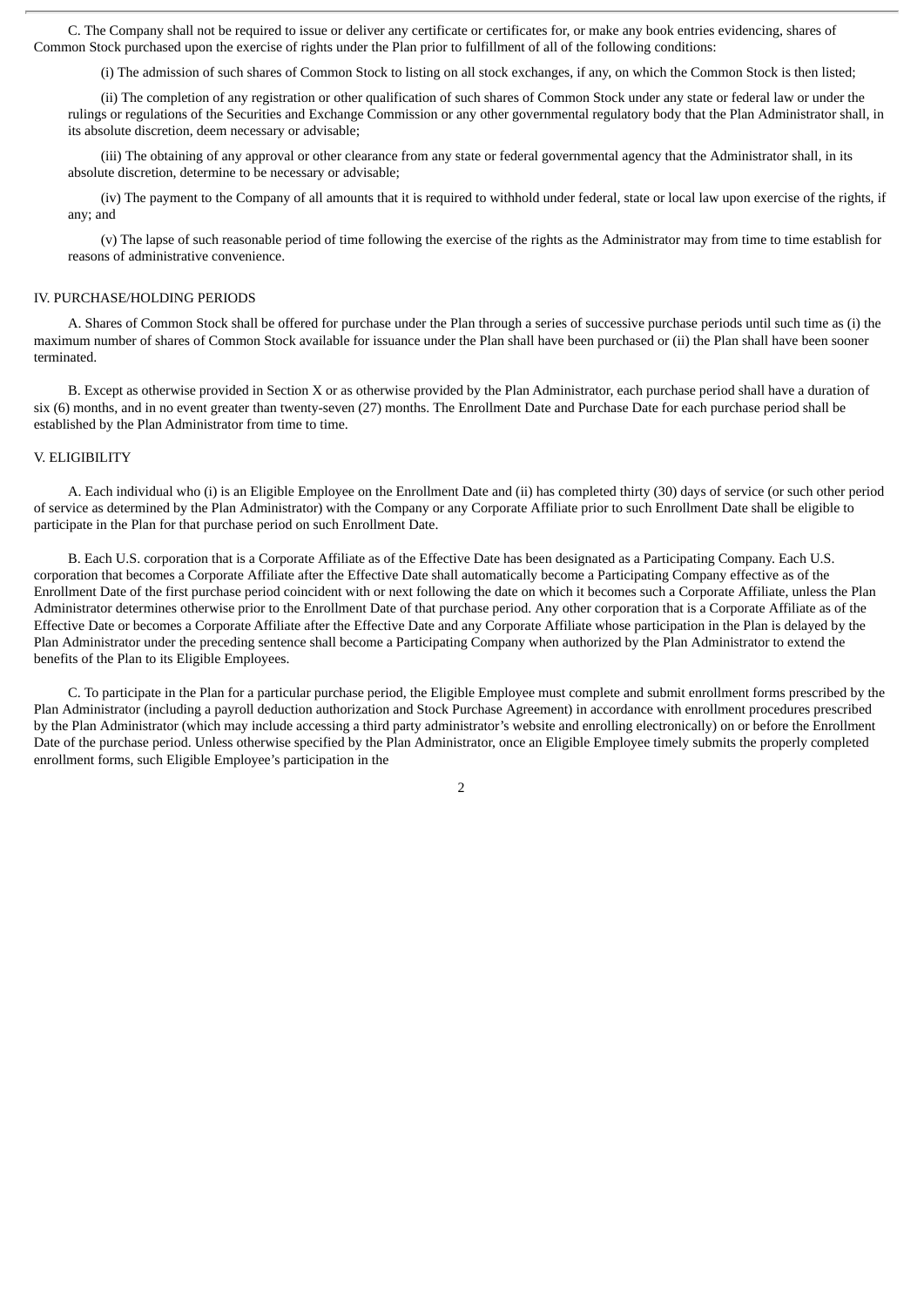Plan will automatically remain in effect from one purchase period to the next in accordance with such Eligible Employee's payroll deduction authorization (including such Eligible Employee's designated rate of payroll deduction) unless and until such Eligible Employee withdraws from the Plan, changes the rate of such Eligible Employee's payroll deduction or such Eligible Employee's employment status changes.

#### VI. PAYROLL DEDUCTIONS

A. The payroll deduction authorized by the Participant for purposes of acquiring shares of Common Stock under the Plan may be any multiple of one percent (1%) of the Base Salary paid to the Participant during each purchase period, up to a maximum of twenty-five percent (25%) unless the Plan Administrator establishes a different maximum percentage prior to the Enrollment Date of the applicable purchase period (subject to the limitations of Section VII). The deduction rate so authorized shall continue in effect for the entire purchase period except for changes effected in accordance with the following guidelines:

(i) The Participant may, at any time during the purchase period, reduce the Participant's rate of payroll deduction to become effective as soon as possible after submitting the appropriate form with the Plan Administrator. The Participant may not, however, effect more than one such reduction per purchase period, unless otherwise provided in the applicable offering documents related to such purchase period.

(ii) The Participant may at any time reduce such Participant's rate of payroll deduction under the Plan to 0%. Such reduction shall become effective as soon as possible after submitting the appropriate form with the Plan Administrator. The Participant's existing payroll deductions shall be applied to the purchase of shares of Common Stock on the next scheduled Purchase Date unless the Participant's participation in the Plan has terminated in accordance with Section VII.F.

(iii) The Participant may, at any time during the purchase period, increase the rate of such Participant's payroll deduction (up to the maximum percentage limit for that purchase period) to become effective for the next purchase period.

B. Payroll deductions shall begin on the first pay day administratively feasible following the Enrollment Date of the purchase period and shall (unless sooner terminated by the Participant) continue through the pay day ending with or immediately prior to the last day of the purchase period. The amounts so collected shall be credited to the Participant's book account under the Plan, but no interest shall be paid on the balance from time to time outstanding in such account unless otherwise required by the terms governing that purchase period. Unless the Plan Administrator determines otherwise prior to the start of the applicable purchase period, the amounts collected from the Participant shall not be held in any segregated account or trust fund and may be commingled with the general assets of the Company and used for general corporate purposes.

C. Payroll deductions collected in a currency other than U.S. Dollars shall be converted into U.S. Dollars on the last day of the purchase period in which collected, with such conversion to be based on an exchange rate determined by the Plan Administrator in its sole discretion.

D. Payroll deductions shall automatically cease upon the termination of the Participant's purchase right in accordance with the provisions of the Plan.

E. To the extent necessary to comply with local law, the Plan Administrator may permit Participants in one or more offerings to make contributions to the Plan by means other than payroll deductions.

#### VII. PURCHASE RIGHTS

A. Grant of Purchase Right. A Participant shall be granted a separate purchase right on the Enrollment Date of each purchase period in which he or she participates. The purchase right shall provide the Participant with the right to purchase shares of Common Stock on the Purchase Date upon the terms set forth below.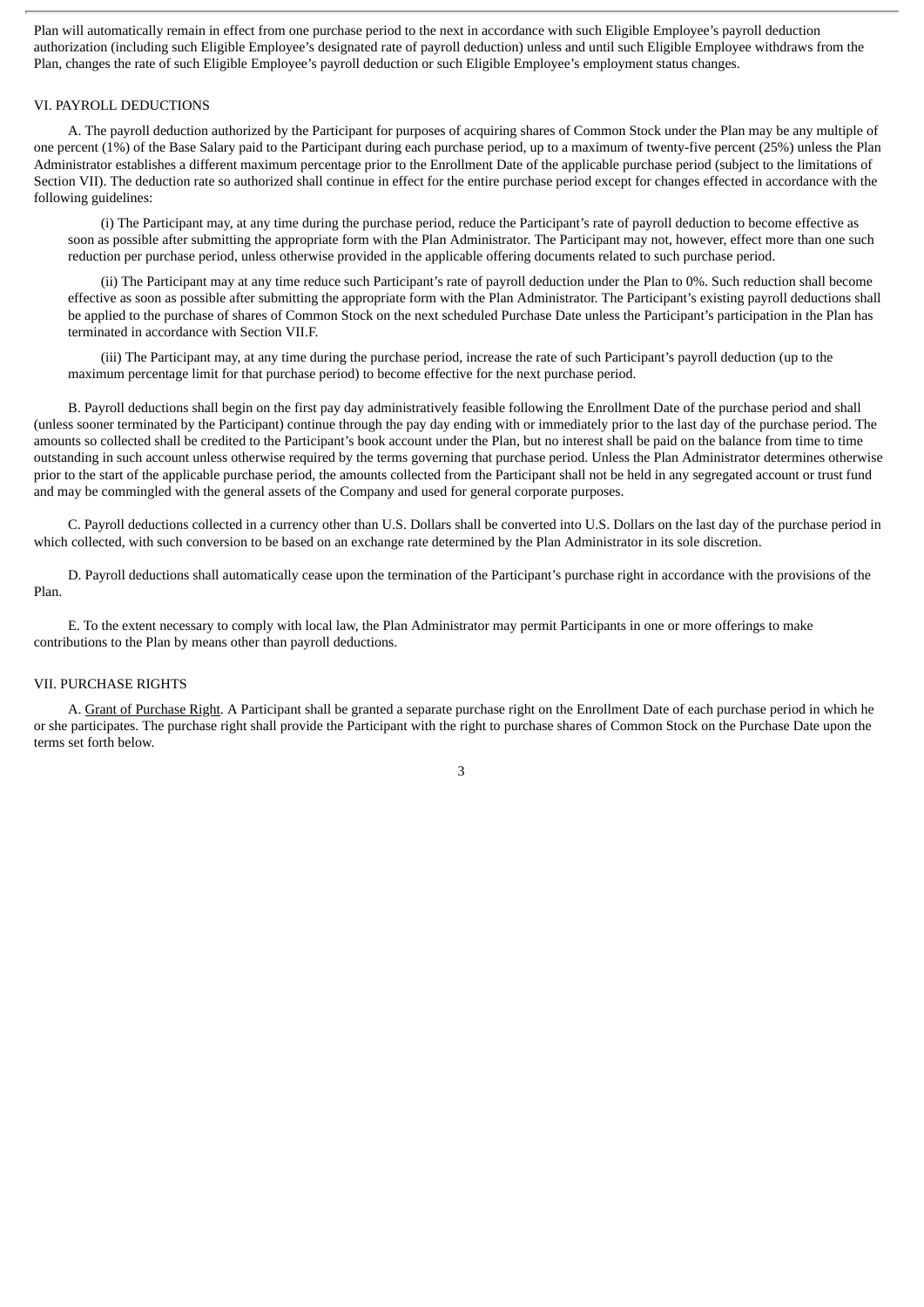Under no circumstances shall purchase rights be granted under the Plan to any Eligible Employee if such individual would, immediately after the grant, own (within the meaning of section 424(d) of the Code) or hold outstanding options or other rights to purchase, stock possessing five percent (5%) or more of the total combined voting power or value of all classes of stock of the Company or any Corporate Affiliate.

B. Exercise of the Purchase Right. Each purchase right shall be automatically exercised on the Purchase Date, and shares of Common Stock shall accordingly be purchased on behalf of each Participant (other than any Participant whose payroll deductions have previously been refunded in accordance with the provisions of Section VII.B below) on such date. The purchase shall be affected by applying the Participant's payroll deductions for the purchase period ending on such Purchase Date to the purchase of whole shares of Common Stock (subject to the limitation on the maximum number of shares purchasable per Participant on any one Purchase Date) at the purchase price in effect for that purchase period. Fractional shares will not be issued under the Plan, unless otherwise determined by the Plan Administrator and provided under the applicable offering document. Any excess contributions in a Participant's account that would have been used to purchase fractional shares will be automatically re-invested in a subsequent purchase period unless the Participant timely revokes such Participant's authorization to re-invest such excess amounts or the Company elects to return such contributions to the Participant.

C. Purchase Price. Effective with the initial purchase period commencing following the Effective Date and until such time as otherwise determined by the Plan Administrator, the purchase price per share at which Common Stock will be purchased on the Participant's behalf on each Purchase Date shall be equal to eighty-five percent (85%) of the *lower* of (i) the Fair Market Value per share of Common Stock on the Enrollment Date of the applicable purchase period or (ii) the Fair Market Value per share of Common Stock on the Purchase Date of the applicable purchase period. However, the Plan Administrator may prior to the start of any purchase period establish a different purchase price per share at which Common Stock will be purchased on the Participant's behalf on the Purchase Date for that purchase period, but in no event shall such purchase price be less than eightyfive percent (85%) of the *lower* of (i) the Fair Market Value per share of Common Stock on the Enrollment Date of that purchase period or (ii) the Fair Market Value per share of Common Stock on that Purchase Date.

D. Number of Purchasable Shares. The number of shares of Common Stock purchasable by a Participant on each Purchase Date shall be the number of shares obtained by dividing the amount collected from the Participant through payroll deductions during the purchase period ending with that Purchase Date by the purchase price in effect for that Purchase Date. Notwithstanding the foregoing and subject to the limitations described in Section II.B and Section VIII, in connection with any offering, the Plan Administrator may (i) specify a maximum number of shares of Common Stock that may be purchased by any single Participant on a Purchase Date, and if no such limit is specified, such limit shall be 625 shares of Common Stock; and (ii) elect to specify a maximum aggregate number of shares of Common Stock that may be purchased by all Participants pursuant to such offering. For the avoidance of doubt, the Plan Administrator shall have the discretionary authority, exercisable prior to the start of any purchase period under the Plan, to increase or decrease the limitations to be in effect for the number of shares purchasable per Participant on the Purchase Date for that purchase period.

E. Excess Payroll Deductions. Any payroll deductions not applied to the purchase of Common Stock by reason of any limitation on the maximum number of shares purchasable by the Participant on the Purchase Date (whether such limitation is pursuant to Section VII.D, Section VIII or otherwise) shall be promptly refunded.

F. Termination of Purchase Right. The following provisions shall govern the termination of outstanding purchase rights:

(i) A Participant may, no later than fifteen (15) days (or such other period as determined by the Plan Administrator) prior to a Purchase Date for a purchase period, terminate such Participant's outstanding purchase right by submitting the prescribed form in accordance with procedures prescribed by the Plan Administrator (which may include accessing a third party administrator's website and electronically electing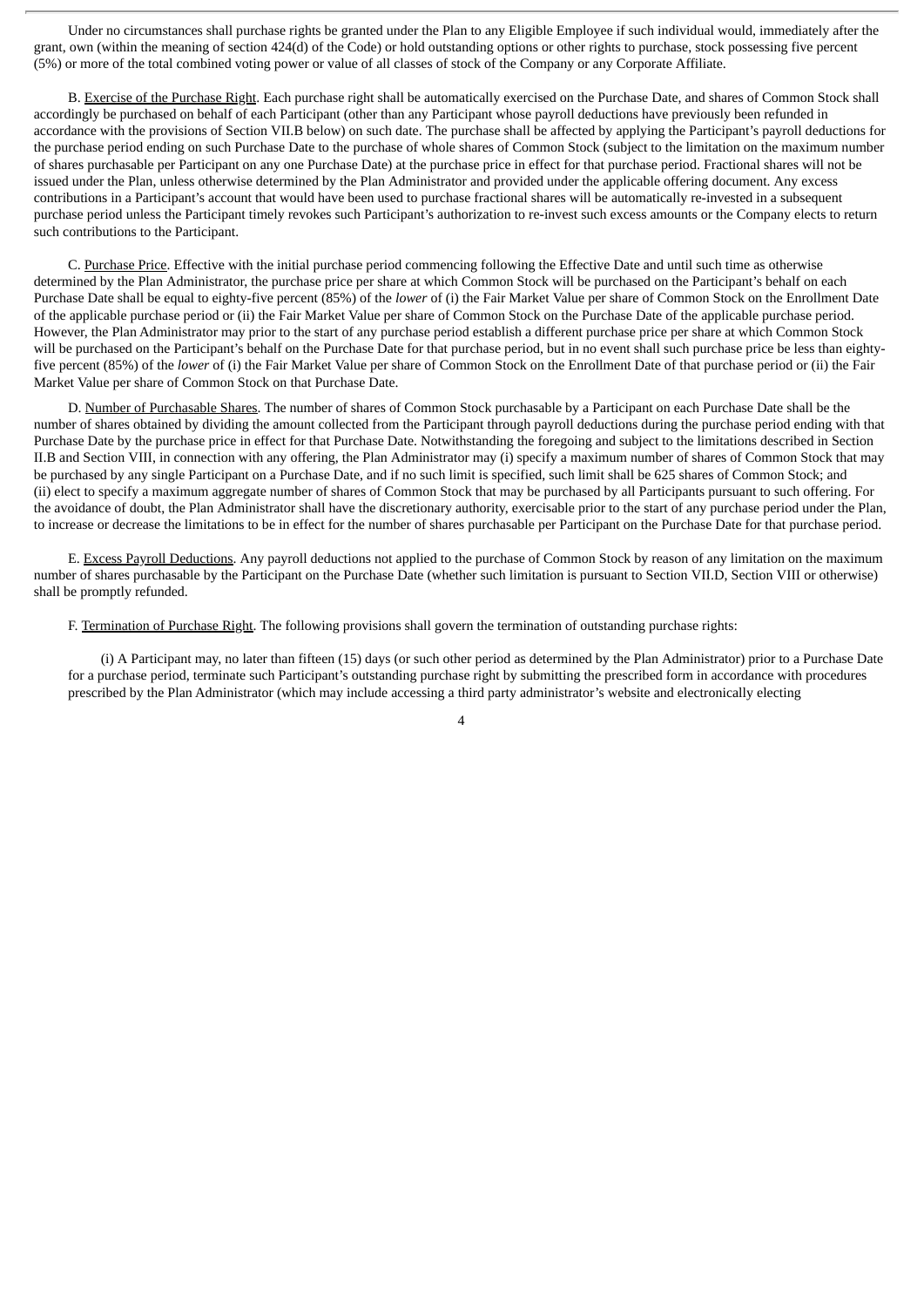to withdraw), and no further payroll deductions shall be collected from the Participant with respect to the terminated purchase right. Any payroll deductions collected during the purchase period in which such termination occurs shall, at the Participant's election, be immediately refunded or held for the purchase of shares on the next Purchase Date. If no such election is made at the time such purchase right is terminated, then the payroll deductions collected with respect to the terminated right shall be refunded as soon as possible.

(ii) The termination of such purchase right shall be irrevocable, and the Participant may not subsequently rejoin the purchase period for which the terminated purchase right was granted. In order to resume participation in any subsequent purchase period, such individual must re-enroll in the Plan (in accordance with procedures prescribed by the Plan Administrator) on or before the Enrollment Date of the new purchase period.

(iii) Should the Participant cease to remain an Eligible Employee for any reason (including death, disability or change in status) while such Participant's purchase right remains outstanding, then that purchase right shall immediately terminate, and all of the Participant's payroll deductions for the purchase period in which the purchase right so terminates shall be immediately refunded. However, should the Participant cease to remain in active service by reason of an approved unpaid leave of absence, then the Participant shall have the election, exercisable up until the business day preceding the Purchase Date for the applicable purchase period in which such leave commences, to (a) withdraw all the funds in the Participant's payroll account at the time of the commencement of such leave or (b) have such funds held for the purchase of shares at the end of such purchase period. In no event, however, shall any further payment deductions be added to the Participant's account during such leave. Upon the Participant's return to active service  $(x)$  within three  $(3)$  months following the commencement of such leave; or  $(y)$  prior to the expiration of any longer period for which such Participant is provided with reemployment rights by statute or contract, such Participant's payroll deductions under the Plan shall automatically resume at the rate in effect at the time the leave began. An individual who returns to active employment following a leave of absence which exceeds in duration the applicable  $(x)$  or  $(y)$  time period above will be treated as a new Eligible Employee for purposes of subsequent participation in the Plan and must accordingly re-enroll in the Plan (in accordance with procedures prescribed by the Plan Administrator) on or before the start of the purchase period.

G. Proration of Purchase Rights. Should the total number of shares of Common Stock which are to be purchased pursuant to outstanding purchase rights on any particular date exceed the number of shares then available for issuance under the Plan, the Plan Administrator shall make a pro-rata allocation of the available shares on a uniform and nondiscriminatory basis, and the payroll deductions of each Participant, to the extent in excess of the aggregate purchase price payable for the Common Stock pro-rated to such individual, shall be refunded.

H. Change of Control. In the event that a Change of Control occurs during a purchase period, the Plan Administrator may take such action as it deems appropriate, including (without limitation):

(i) provide that each outstanding purchase right shall remain outstanding;

(ii) provide that each outstanding purchase right will terminate as of a date prior to the effective date of the Change of Control without being exercised and all payroll deductions of each Participant accumulated during such purchase period (and not previously applied to the purchase of shares) shall be refunded to the Participant;

(iii) provide that a Purchase Date shall automatically occur immediately prior to the effective date of the Change of Control, and each purchase right outstanding at that time shall thereupon be exercised by applying the payroll deductions of each Participant for the purchase period in which such Change of Control occurs to the purchase of shares of Common Stock at the purchase price per share in effect for that purchase period pursuant to the purchase price formula provisions of Section VII.C;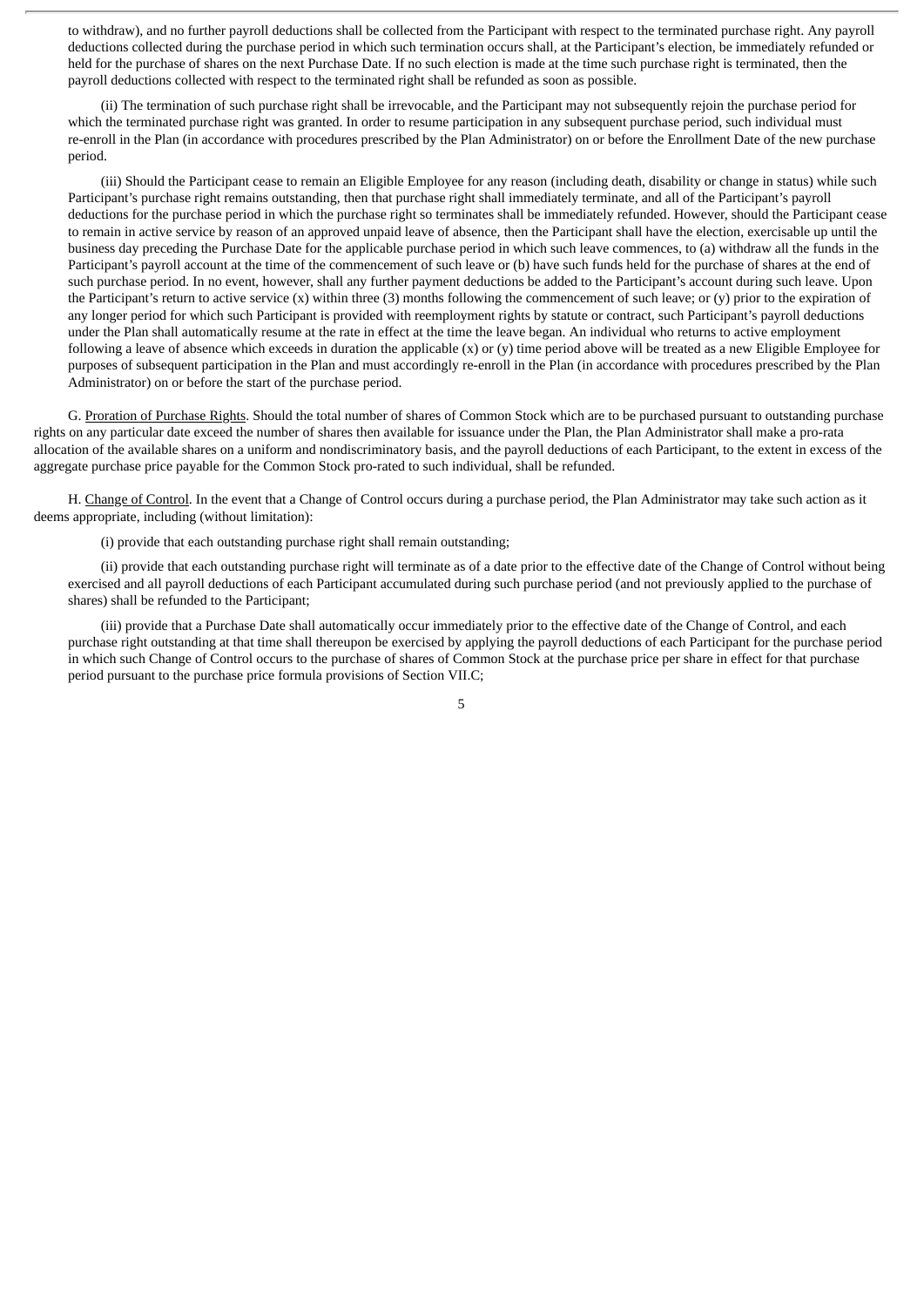(iv) provide than no new purchase period shall be initiated following the announcement of such Change of Control;

(v) provide for a new date on or before the consummation of such Change of Control that will be the Purchase Date for the applicable purchase period; or

(vi) provide that each outstanding purchase right will be assumed or an equivalent right will be substituted by the successor corporation (or parent or subsidiary thereof).

I. ESPP Brokerage Account. The Plan Administrator shall have the discretionary authority to require that the shares purchased on behalf of each Participant be deposited directly into a brokerage account which the Company shall establish for the Participant at a Company-designated brokerage firm (the "*ESPP Brokerage Account*"). Except as otherwise provided below, the deposited shares may not be transferred (either electronically or in certificate form) from the ESPP Brokerage Account until the *later* of the following two periods: (i) the end of the two (2)-year period measured from the Participant's Enrollment Date into the purchase period in which the shares were purchased and (ii) the end of the one (1)-year measured from the actual Purchase Date of those shares. Such limitation shall apply both to transfers to different accounts with the same ESPP broker and to transfers to other brokerage firms. Any shares held for the required holding period may be transferred (either electronically or in certificate form) to other accounts or to other brokerage firms.

The foregoing procedures shall not in any way limit when the Participant may sell such Participant's shares. Those procedures are designed solely to assure that any sale of shares prior to the satisfaction of the required holding period is made through the ESPP Brokerage Account. In addition, the Participant may request a stock certificate or share transfer from such Participant's ESPP Brokerage Account prior to the satisfaction of the required holding period should the Participant wish to make a gift of any shares held in that account. However, shares may not be transferred (either electronically or in certificate form) from the ESPP Brokerage Account for use as collateral for a loan, unless those shares have been held for the required holding period.

The foregoing procedures shall apply to all shares purchased by the Participant under the Plan, whether or not the Participant continues in Eligible Employee status.

J. Assignability. During the Participant's lifetime, the purchase right shall be exercisable only by the Participant and shall not be assignable or transferable by the Participant (other than by will or the laws of descent).

K. Stockholder Rights. A Participant shall have no stockholder rights with respect to the shares subject to such Participant's outstanding purchase right until the shares are purchased on the Participant's behalf in accordance with the provisions of the Plan and the Participant has become a holder of record of the purchased shares.

## VIII. ACCRUAL LIMITATIONS

A. No Participant shall be entitled to accrue rights to acquire Common Stock pursuant to any purchase right outstanding under this Plan if and to the extent such accrual, when aggregated with (i) rights to purchase Common Stock accrued under any other purchase right granted under this Plan and (ii) similar rights accrued under other employee stock purchase plans (within the meaning of section 423 of the Code) of the Company or any Corporate Affiliate, would otherwise permit such Participant to purchase more than \$25,000 worth of stock of the Company or any Corporate Affiliate (determined on the basis of the Fair Market Value of such stock on the date or dates such rights are granted) for each calendar year such rights are at any time outstanding.

B. For purposes of applying such accrual limitations, the following provisions shall be in effect:

(i) The right to acquire Common Stock under each outstanding purchase right shall accrue on the Purchase Date in effect for the purchase period for which such right is granted.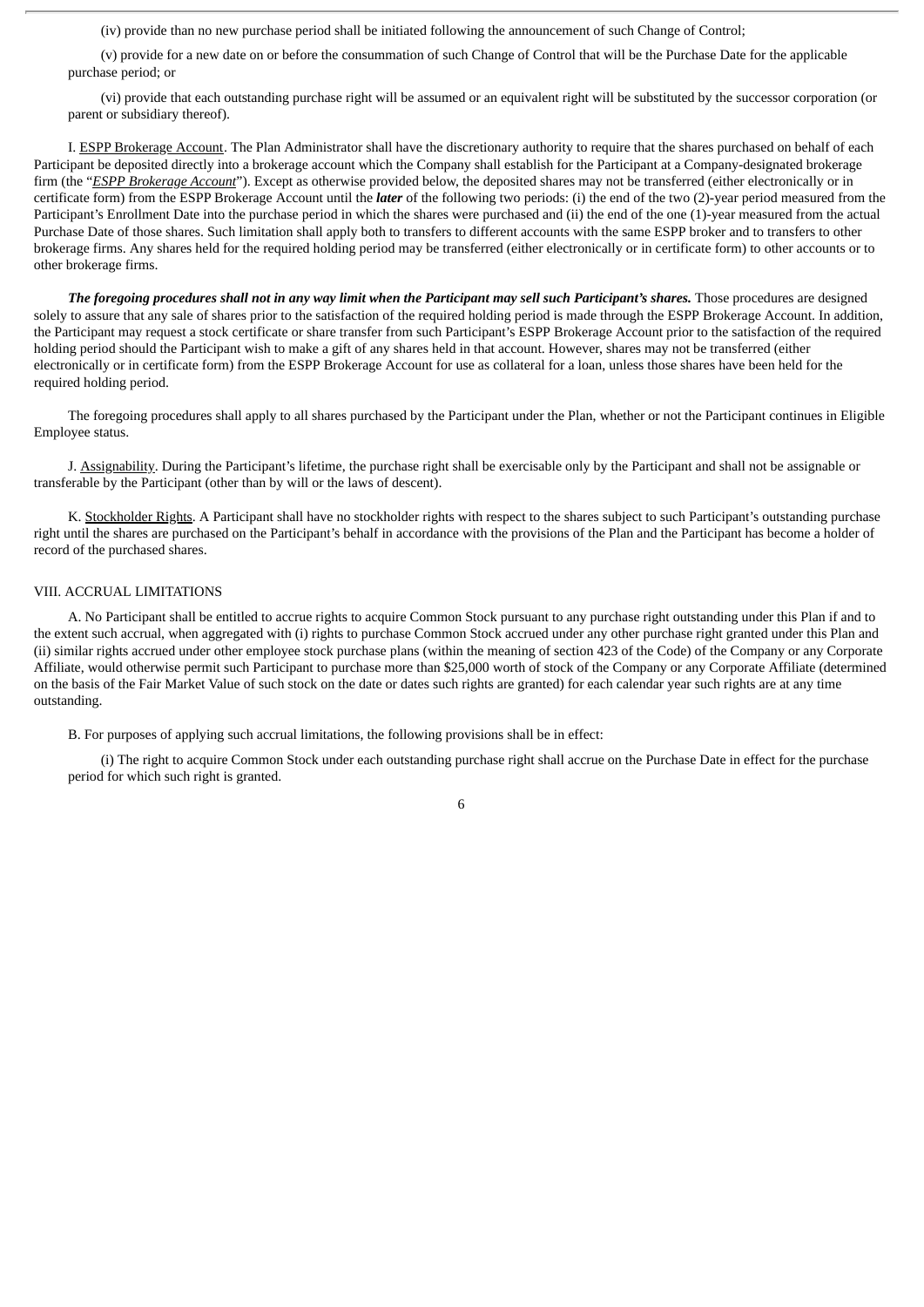(ii) No right to acquire Common Stock under any outstanding purchase right shall accrue to the extent the Participant has already accrued in the same calendar year the right to acquire Common Stock under one (1) or more other purchase rights at a rate equal to \$25,000 worth of Common Stock (determined on the basis of the Fair Market Value of such stock on the date or dates of grant) for each calendar year such rights were at any time outstanding.

C. If by reason of such accrual limitations, any purchase right of a Participant does not accrue for a particular purchase period, then the payroll deductions which the Participant made during that purchase period with respect to such purchase right shall be promptly refunded.

D. In the event there is any conflict between the provisions of this Section and one or more provisions of the Plan or any instrument issued thereunder, the provisions of this Section shall be controlling.

#### IX. EFFECTIVE DATE AND TERM OF THE PLAN

A. Subject to approval by the Company's stockholders, the Plan shall be effective as of the Effective Date.

B. Unless sooner terminated by the Board, the Plan shall terminate upon the earliest of (i) the tenth anniversary of the Effective Date, (ii) the date on which all shares available for issuance under the Plan have been sold pursuant to purchase rights exercised under the Plan or (iii) the date on which all purchase rights are exercised in connection with a Change of Control. No further purchase rights shall be granted or exercised, and no further payroll deductions shall be collected, under the Plan following its termination.

#### X. AMENDMENT OF THE PLAN

The Board may alter, amend, suspend or discontinue the Plan at any time and for any reason; *provided, however*, the Board may not, without the approval of the Company's stockholders, (i) increase the number of shares of Common Stock issuable under the Plan, except for permissible adjustments in the event of certain changes in the Company's capitalization or (ii) change the class of corporations that may be designated as Participating Companies.

#### XI. GENERAL PROVISIONS

A. All costs and expenses incurred in the administration of the Plan shall be paid by the Company.

B. Nothing in the Plan shall confer upon the Participant any right to continue in the employ of the Company or any Corporate Affiliate for any period of specific duration or interfere with or otherwise restrict in any way the rights of the Company (or any Corporate Affiliate employing such person) or of the Participant, which rights are hereby expressly reserved by each, to terminate such person's employment at any time for any reason, with or without cause.

C. The provisions of the Plan shall be governed by the laws of the State of Delaware, without resort to that state's conflict-of-laws rules.

#### XII. DEFINITIONS

The following definitions shall be in effect under the Plan:

A. "*1933 Act*" means the Securities Act of 1933, as amended.

B. "*Base Salary*" means the regular base salary paid to a Participant by one or more Participating Companies during such individual's period of participation in the Plan, plus any pre-tax contributions made by the Participant to any cash-or-deferred arrangement that meets the requirements of section 401(k) of the Code or any cafeteria benefit program that meets the requirements of section 125 of the Code, now or hereafter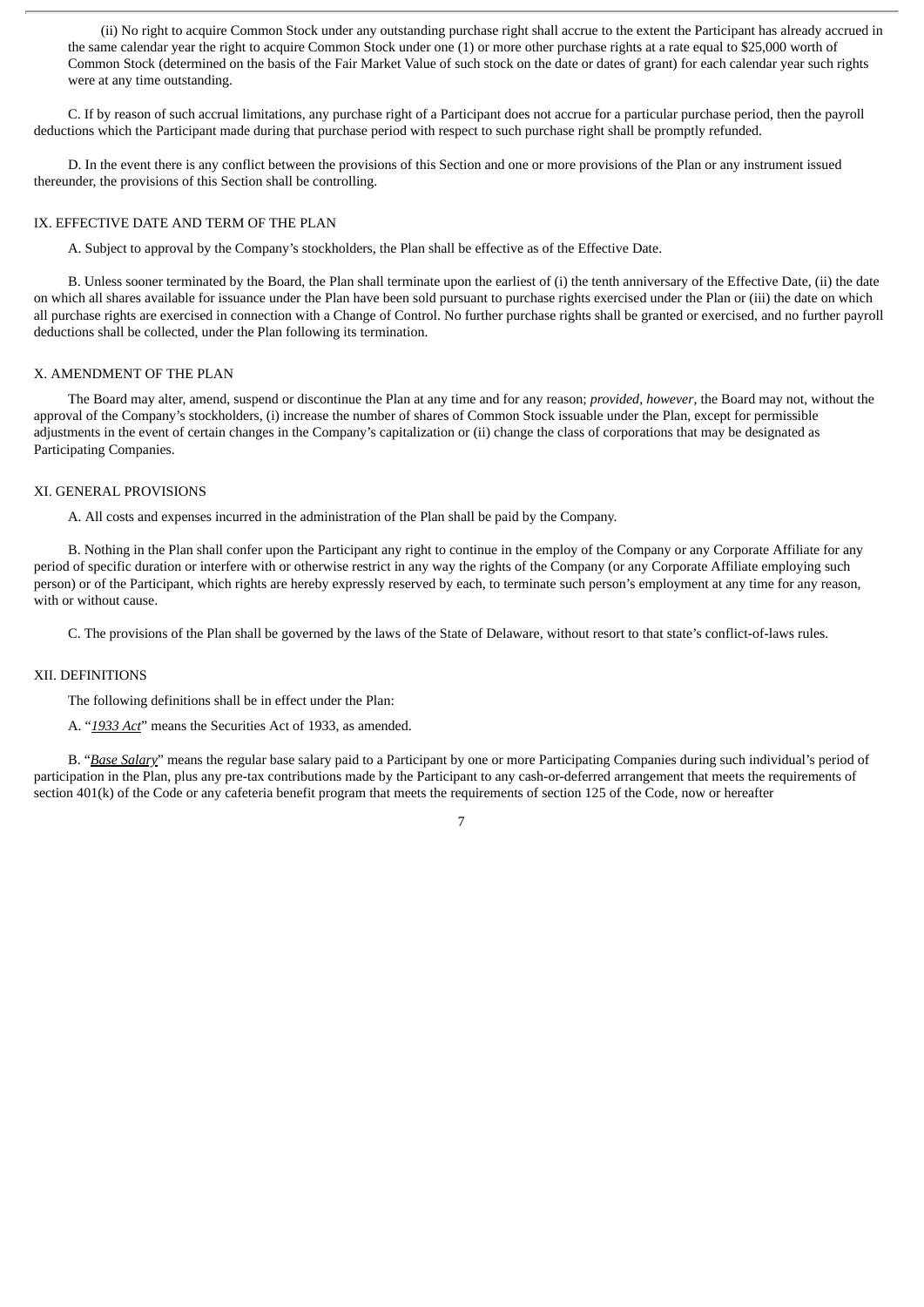established by the Company or any Corporate Affiliate. The following items of compensation shall not be included in Base Salary: (i) all overtime payments, bonuses, commissions (other than those functioning as base salary equivalents), profit-sharing distributions and other incentive-type payments and (ii) any and all contributions (other than contributions subject to sections 401(k) and 125 of the Code) made on the Participant's behalf by the Company or any Corporate Affiliate under any employee benefit or welfare plan now or hereafter established.

C. "*Board*" means the Company's Board of Directors.

D. "*Change of Control*" has the meaning given to such term in the Hostess Brands, Inc. 2016 Equity Incentive Plan or any successor plan thereto, in each case, as amended and/or restated from time to time.

E. "*Code*" means the Internal Revenue Code of 1986, as amended.

F. "*Common Stock*" means the Company's Class A common stock, par value \$0.0001 per share.

G. "*Company*" means Hostess Brands, Inc., a Delaware corporation, and any corporate successor to all or substantially all of the assets or voting stock of Hostess Brands, Inc., which shall, by appropriate action, adopt the Plan.

H. "*Corporate Affiliate*" means any parent or subsidiary of the Company (as determined in accordance with Code Section 424, whether now existing or subsequently established or acquired).

I. "*Effective Date*" means June 8, 2022, subject to the approval of the Company's stockholders.

J. "*Eligible Employee*" means any person who (i) does not immediately prior to the exercise of any rights under the Plan own (directly or through attribution) stock possessing 5% or more of the total combined voting power or value of all classes of common stock of the Company and other stock of the Company, a Parent or a Subsidiary (as determined under Section 423(b)(3) of the Code) and (ii) is engaged, on a regularly-scheduled basis of more than twenty (20) hours per week for more than five (5) months per calendar year, in the rendition of personal services to any Participating Company as an employee for earnings considered wages under section 3401(a) of the Code; *provided, however*, that the Plan Administrator may, prior to the start of the applicable purchase period, waive one or both of the twenty (20) hour and five (5) month service requirements.

K. "*Enrollment Date*" means the first day of each purchase period.

L. "*Exchange Act*" means the Securities Exchange Act of 1934, as amended.

M. "*Fair Market Value*" per share of Common Stock on any relevant date shall be the closing selling price per share of Common Stock on the date in question on the stock exchange determined by the Plan Administrator to be the primary market for the Common Stock, as such price is officially quoted in the composite tape of transactions on such exchange. If there is no closing selling price for the Common Stock on the date in question, then the Fair Market Value shall be the closing selling price on the last preceding date for which such quotation exists.

N. "*Participant*" means any Eligible Employee of a Participating Company who is actively participating in the Plan.

O. "*Participating Company*" means the Company and each Corporate Affiliate that is authorized, in accordance with Section V.B. of the Plan, to extend the benefits of the Plan to its Eligible Employees.